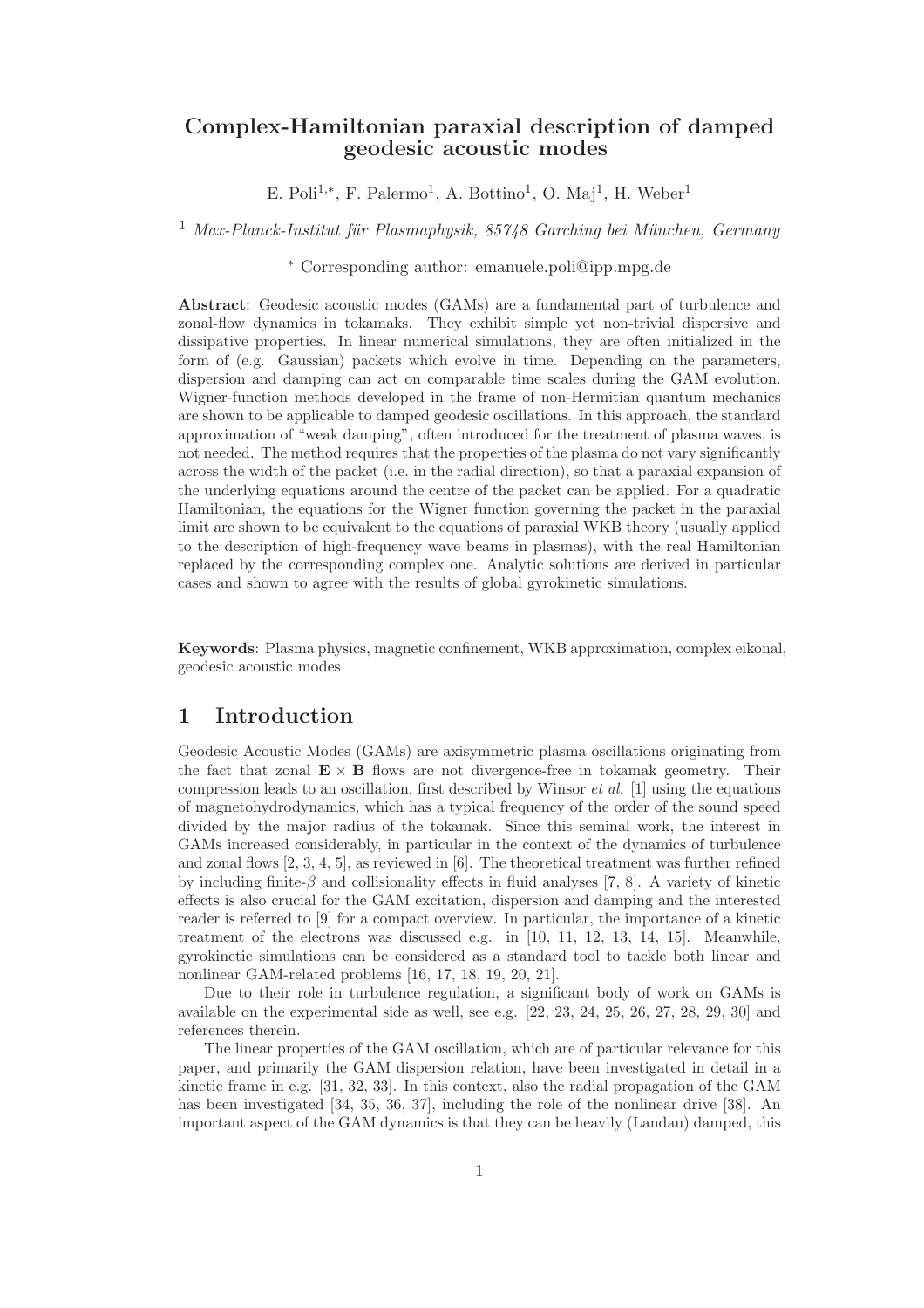damping being dependent on various parameters and notably on the radial wavevector  $k_r$ through finite-orbit effects [31, 16, 39].

The relatively simple nature of the GAM oscillation, and the possibility of studying it–at least theoretically–as a radially localized wave packet, make it a well-suited testbed for the application of paraxial techniques, which in the context of nuclear fusion are mainly applied to the description of focused and/or collimated wave beams used for plasma heating, see e.g.  $[40, 41, 42]$  and particularly  $[43, 44, 45, 46]$ , where an approach very close to that of this paper is adopted. In this respect, it should be stressed that lowfrequencies eigenmodes in tokamaks (which include non-Hermitian dispersion functions of interest in this paper, see below) can be described in terms of propagating wave packets as well, see [47] and references therein, a method which can be applied when the groupvelocity component perpendicular to the magnetic field is much smaller than that in parallel direction, like in the case of lower hybrid waves [48]. A complex generalization of this approach has been proposed to capture asymmetries in the two-dimensional structure of the eigenmode [49]. Interestingly, also the paraxial WKB method mentioned above were applied to low-frequency eigenmodes in early work [50].

Specifically for the description of the linear evolution of GAMs, in the past years methods of (complex) geometrical optics have been considered successfully in [36, 37]. In particular, it was shown that the radial dependence of the plasma parameters (temperature in particular) leads to an evolution in time of  $k_r$ , which impacts both the dispersive and the dissipative properties of the oscillation, leading to a radial displacement of the packet on one side and to an enhanced damping on the other side [51, 52].

In the papers quoted above [36, 37], the focus was on the dispersive properties of the oscillation rather than on dissipation. Less than a decade ago, a theoretical description of the evolution of Gaussian packets subject to significant damping has been developed in the frame of the semiclassical (WKB) analysis of coherent quantum states in non-Hermitian Hamiltonian systems [53, 54], based on the Wigner-function formalism. Since a paraxial wave equation possesses the same form as the Schrödinger equation, it can be surmised that a similar approach can be applied also to problems of plasma physics, provided that the packet is sufficiently localized in space so that a paraxial expansion is justified. Interestingly, while the Wigner-function formalism gives a description of the wave through real equations in phase space, an equivalent description (at least for quadratic Hamiltonians) can be obtained in configuration space in terms of a complex WKB formalism, as shown in [54]. The corresponding equations coincide with those of the paraxial WKB method as developed for the propagation of high-frequency wave beams in plasmas [43, 44], with two fundamental differences. First, the "coordinate along the ray path", which is a space coordinate in wave-beam applications, is replaced by the time in the case of wave packets. Second, the Hamiltonian employed to trace the packet becomes complex, while in plasma applications the Hamiltonian is real and absorption does not influence the beam propagation, but appears as a damping on the trajectory determined through the real Hamiltonian (or in other words through the Hermitian part of the dielectric tensor). The equivalence of the two methods, which can be checked by explicit calculation, has its roots in the structure of the underlying equations; the reader is referred to [54] for more details.

The main goal of this paper is to demonstrate the applicability of the approach developed in [53, 54] outside quantum mechanics, considering the simple case of the GAM oscillation in a tokamak. The results obtained through either the (complex) paraxial WKB or the Wigner-function approaches are shown to agree very well with numerical gyrokinetic simulations, which entail a more complete description of the GAM physics. After a brief introduction on the basic properties of the GAM dispersion relation (Sec. 2), the relevant paraxial equations are discussed in Sec. 3 and explicit analytic solutions are derived in particular cases in Sec. 4 and 5. The solutions obtained with both methods mentioned above are shown to be equivalent. The width of the GAM packet is found to be characterized by two typical time scales, the dispersion leading to a time constant  $t_R$  which is the equivalent of the Rayleigh range in optics, and dissipation leading to a diffusion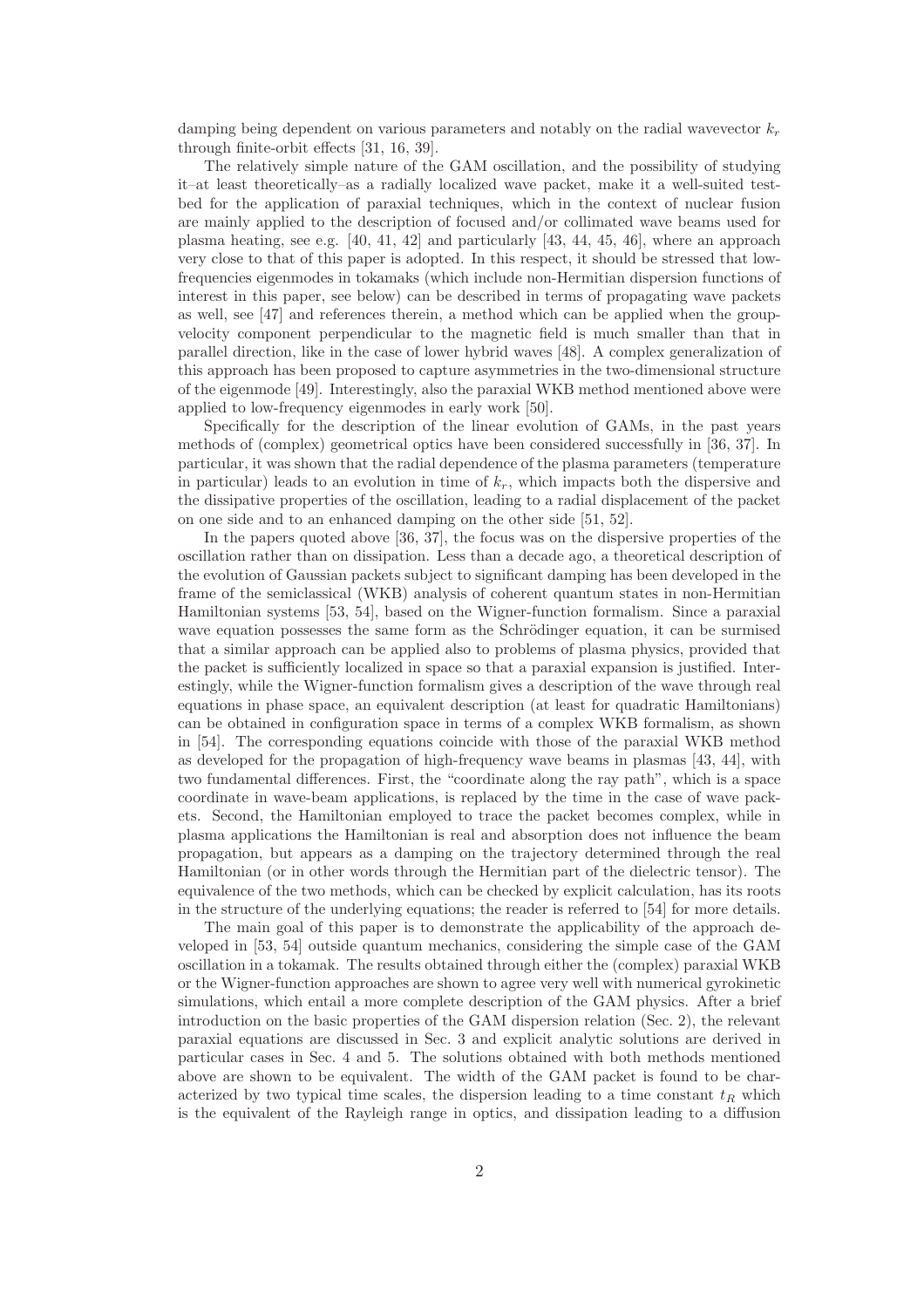time  $t_D$ , for which a simple physics interpretation is given. The analytic predictions are compared to linear gyrokinetic simulations performed with the global particle-in-cell code ORB5 [55, 56, 57] in Sec. 6. Conclusions are drawn in Sec. 7. Appendix A provides a summary of some basic definitions related to the Wigner-Weyl approach, while the derivation of the paraxial equations is reviewed in Appendix B and the relation between the Gaussian-envelope descriptions in both methods is briefly discussed in Appendix C.

# 2 The dispersion relation of Geodesic Acoustic Modes

The dynamics of a Gaussian GAM packet can be treated in the frame of paraxial theory, provided that its radial extension is smaller than the region over which the plasma parameter vary significantly. The GAM dispersion relation will be taken in the form (see e.g. [33] and references therein):

$$
\omega = \omega_0 \left( 1 + \frac{1}{2} \alpha_1 k_r^2 \rho_i^2 \right),\tag{1}
$$

.

with

$$
\omega_0 = \left[1 + \frac{2(23 + 16\tau_e + 4\tau_e^2)}{q^2(7 + 4\tau_e)}\right]^{1/2} \left(\frac{7}{4} + \tau_e\right)^{1/2} \frac{v_{\text{th},i}}{R_0}.\tag{2}
$$

In the previous equation,  $\tau_e = T_e/T_i$  is the electron-to-ion temperature ratio,  $R_0$  is the major radius of the tokamak,  $\rho_i$  is the ion Larmor radius and  $\alpha_1$  is a  $\tau_e$ -dependent coefficient of order one [32, 33] which changes sign around  $\tau_e \approx 6$ ,

$$
\alpha_1 = \frac{1}{2} \left[ \frac{3}{4} - \left( \frac{7}{4} + \tau_e \right)^{-1} \left( \frac{13}{4} + 3\tau_e + \tau_e^2 \right) + \left( \frac{7}{4} + \tau_e \right)^{-2} \left( \frac{747}{32} + \frac{481}{32}\tau_e + \frac{35}{8}\tau_e^2 + \frac{\tau_e^3}{2} \right) \right] \tag{3}
$$

In a homogeneous medium, the ion thermal speed  $v_{th,i}$  and the safety factor q are constant, otherwise they are a function of the minor-radius coordinate  $r$ . In the cases studied here,  $k_r \rho_i \ll 1$  for  $k_r$  within the spectral width of the packet. This limit has been used to Taylor-expand the square root in the last factor in Eq. (1).

For the GAM damping rate, we employ a useful formula [31] which takes into account lowest-order finite-orbit-width corrections in the limit  $k_r \rho_i \ll 1/q^2 \ll 1$ :

$$
\gamma = \frac{q^2 \sqrt{\pi}}{2} \frac{v_{\text{th},i}}{qR_0} \left[ 1 + \frac{2(23 + 16\tau_e + 4\tau_e^2)}{q^2 (7 + 4\tau_e)} \right]^{-1} \left\{ \left[ \hat{\omega}_G^4 + (1 + 2\tau_e) \hat{\omega}_G^2 \right] \exp\left( -\hat{\omega}_G^2 \right) \right\} \tag{4}
$$
  
+ 
$$
\frac{1}{4} \left[ \frac{\hat{\omega}_G^6}{128} + \frac{1 + \tau_e}{16} \hat{\omega}_G^4 + \left( \frac{3}{8} + \frac{7\tau_e}{16} + \frac{5\tau_e^2}{32} \right) \hat{\omega}_G^2 \right] \exp\left( -\hat{\omega}_G^2 / 4 \right) \left( \frac{qv_{\text{th},i}k_r}{\Omega_i} \right)^2 \right\},
$$

where  $\hat{\omega}_G = qR_0\omega_0/v_{\text{th},i}$ . Here and in the following, to draw a clearer connection with previous work [53, 54], we take the convention that positive values of  $\gamma$  correspond to damping. Hence, the imaginary part of the dispersion relation exhibits a similar functional dependence on the variables r and  $k_r$  as the real part of the dispersion relation (1) which allows us to write for the *complex* frequency  $\overline{\omega} = \omega - i\gamma = \mathcal{F}(r) + \mathcal{G}(r)k_r^2/2$ , where the complex functions  $\mathcal F$  and  $\mathcal G$  account for the dependences expressed by Eq. (1) for the real part and Eq. (4) for the imaginary part of  $\bar{\omega}$ . Although more complete expressions for the GAM dispersion relation are available in the literature, see for example [32], in this paper we will use the relatively simple expressions (1,4) reported above. This has basically two reasons. One the one side, it has been shown in [36] that these expressions are in good agreement with numerical simulations (at least for the parameters we will consider, see also discussion in Sec. 6). Secondly, this choice for the dispersion relation (i.e. for the Hamiltonian used below), which is a polynomial of second degree in the wavevector coordinate  $k_r$ , simplifies considerably the analysis presented in Sec. 4 and 5 and allows us to compare directly the Wigner-function approach with the complex paraxial WKB method, as mentioned in Sec. 1.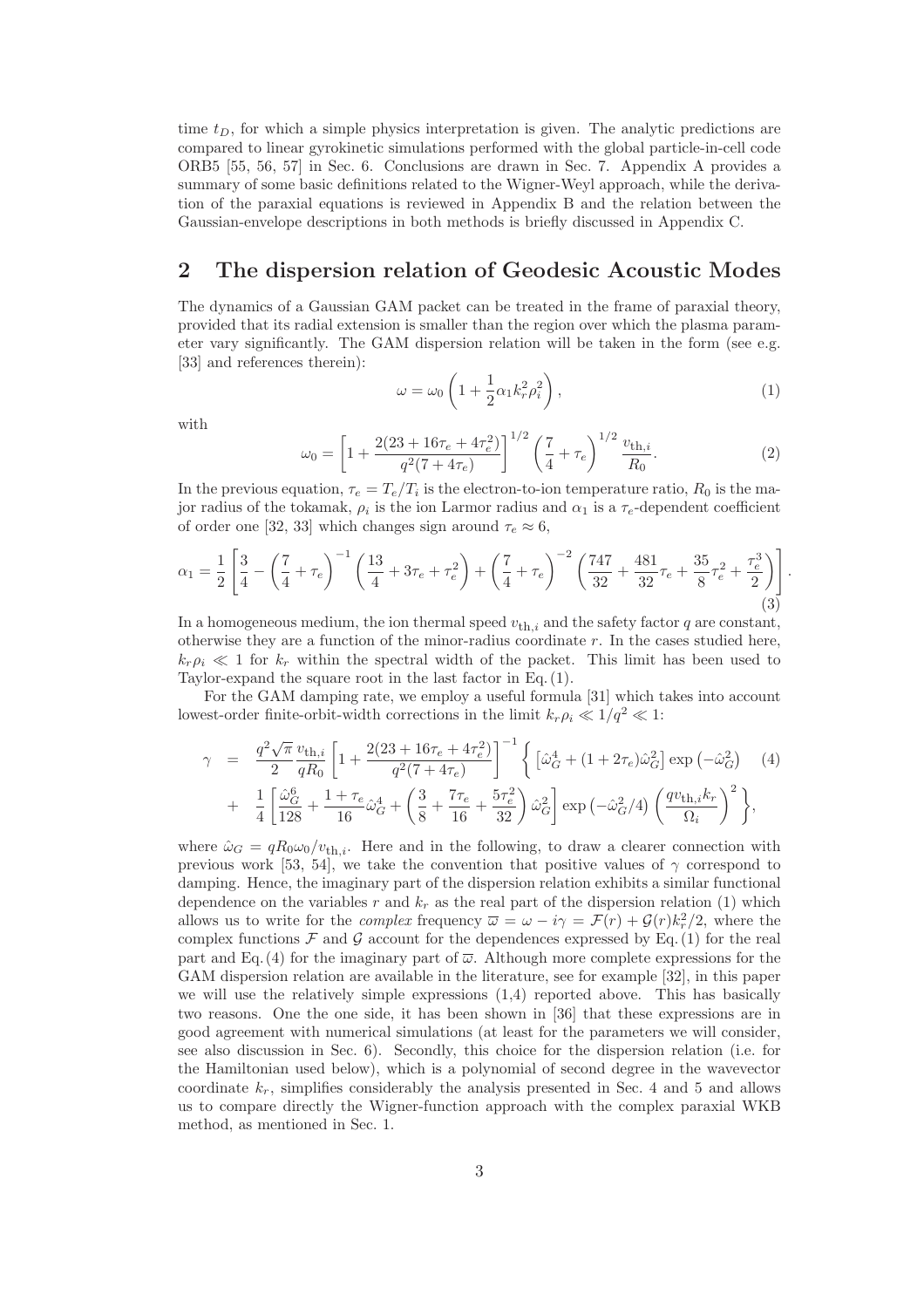### 3 Paraxial equations

The derivation of the paraxial equations for both the radial electric field and the corresponding Wigner function is reviewed in Appendix B. In this section, we report and briefly comment the resulting equations, which are later applied to the case of GAM oscillations.

The equations for the evolution of the GAM packet follow from the Hamiltonian

$$
\overline{H} = H - i\Gamma = \mathcal{F}(r) + \frac{1}{2}\mathcal{G}(r)k_r^2 = \omega - i\gamma
$$
\n(5)

with the complex functions  $\mathcal F$  and  $\mathcal G$  introduced above. No assumption about the size of  $\Gamma$  as compared to H is made. As noted above, only the radial coordinate r appears in Eq. (5) i.e. the system is one-dimensional in space (and the corresponding phase-space two-dimensional). The strong analogy between the treatment developed in the following and the propagation of a wave beam relies on the fact that in both cases the evolution of the wave can be tracked through a "parameter along the beam trajectory", which in the present case is related explicitly to time rather than to space, as mentioned in Sec. 1 and discussed below.

#### 3.1 Paraxial WKB equations

The paraxial WKB (pWKB) method looks for a solution of the relevant wave equation in the form

$$
\psi(t,r) = A(t)e^{i[k_0(t)(r - r_0(t)) + \frac{1}{2}\overline{s}(t)(r - r_0(t))^2] - i\overline{\omega}t}.
$$
\n(6)

The centre  $(k_0, r_0)$  of the packet obeys equations (B.7) derived in Appendix B:

$$
\frac{\mathrm{d}r_0}{\mathrm{d}t} = \overline{H}_k \qquad \qquad \frac{\mathrm{d}k_0}{\mathrm{d}t} = -\overline{H}_r,\tag{7}
$$

while its transverse structure follows Eq. (B.8)

$$
\frac{\mathrm{d}\overline{s}}{\mathrm{d}t} = -\overline{H}_{rr} - 2\overline{H}_{kr}\overline{s} - \overline{H}_{kk}\overline{s}^2,\tag{8}
$$

which is a complex Riccati equation for the beam envelope  $\overline{s} = s + i\phi$ . Here,  $\phi > 0$  is related to the width w of the packet by  $\phi(t) = 2/w^2(t)$ , while s is connected to the curvature of the wave front in the  $(t, r)$  space. In the previous equations, partial differentiation with respect to a given variable is indicated by the corresponding subscript. Finally the equation (B.9) for the amplitude reads

$$
\frac{\mathrm{d}A}{\mathrm{d}t} = A \left[ i \left( k_0 \frac{\mathrm{d}r_0}{\mathrm{d}t} \right) - \frac{1}{2} \frac{\mathrm{d}\overline{H}_k}{\mathrm{d}r} \right],\tag{9}
$$

where the last term is related to the divergence of the group velocity, with  $d\overline{H}_k/dr =$  $\overline{H}_{kr} + \overline{H}_{kk}\overline{s}$ . The equation for the complex amplitude  $A = |A| \exp(i\varphi)$  can be split into the following two equations

$$
\frac{\mathrm{d}|A|}{\mathrm{d}t} = -\frac{1}{2}\mathrm{Re}\left[\frac{\mathrm{d}\overline{H}_k}{\mathrm{d}r}\right] |A| \tag{10}
$$

$$
\frac{\mathrm{d}\varphi}{\mathrm{d}t} = -\frac{1}{2}\mathrm{Im}\left[\frac{\mathrm{d}\overline{H}_k}{\mathrm{d}r}\right].\tag{11}
$$

Note that the paraxial theory as derived by Pereverzev from an asymptotic analysis of the Maxwell equations is valid for "weak" absorption, i.e. the anti-Hermitian part of the dielectric tensor is ordered small (by a factor  $\kappa^{-1} \equiv c/\omega L \ll 1$ ) with respect to the Hermitian part  $[44]$  (here c is the speed of light and L the inhomogeneity scale of the medium). In the derivation presented in Appendix B, no assumption concerning the imaginary part of  $H$  has been made. For this reason the dissipation does not appear explicitly on the right-hand side of Eq. (9). This point is addressed further in Sec. 4.4.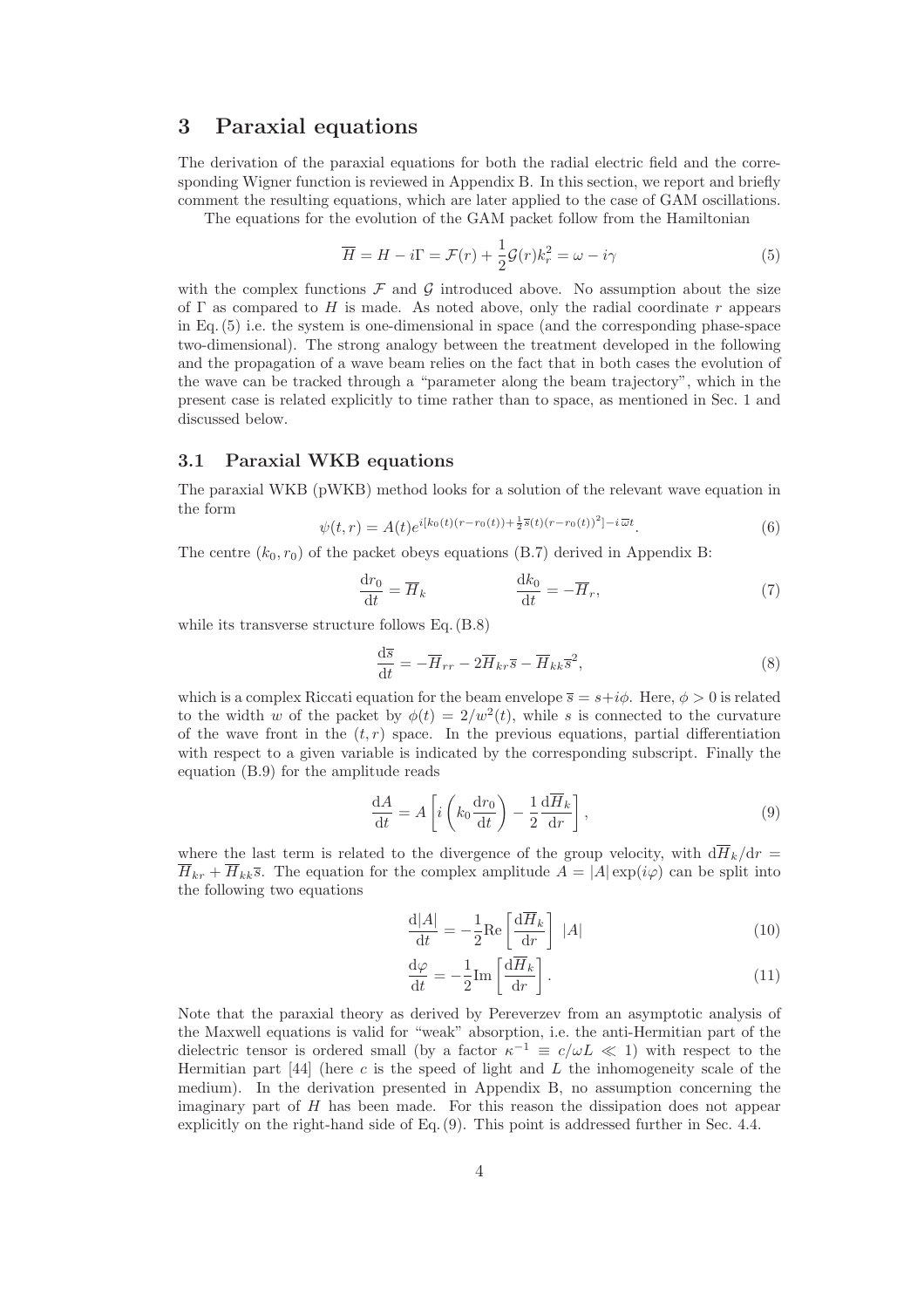#### 3.2 Paraxial Wigner function

In Appendix B, the evolution equations for the Wigner transform of a Gaussian packet are derived following [53]. The result is a set of paraxial equations for the quantities  $z_0$ , G and  $\alpha$  which appear in  $W(z, t) \sim \alpha(t) \exp[-(z - z_0(t)) \cdot G(t)(z - z_0(t)) - 2\gamma t]$ , where  $z = (k_r, r)$ is the phase-space variable associated to the radial direction, and the symmetric matrix G is related to the Gaussian parameters s and  $\phi$  used above by (see Appendix C)

$$
G = \begin{pmatrix} G_{kk} & G_{kr} \\ G_{kr} & G_{rr} \end{pmatrix} = \begin{pmatrix} 1/\phi & -s/\phi \\ -s/\phi & s^2/\phi + \phi \end{pmatrix}
$$
(12)

The (real) equations to be solved for a reconstruction of the wave packet read for the centre of the packet (they reduce to the standard Hamilton equations for  $\Gamma \to 0$ ):

$$
\frac{\mathrm{d}k_0}{\mathrm{d}t} = -H_r - \Gamma_k G_{rr} + \Gamma_r G_{kr} \tag{13}
$$

$$
\frac{\mathrm{d}r_0}{\mathrm{d}t} = H_k + \Gamma_k G_{kr} - \Gamma_r G_{kk} \tag{14}
$$

for the Gaussian envelop  $(G \text{ matrix})$ :

$$
\frac{dG}{dt} = \begin{pmatrix} 2H_{kr}G_{kk} - 2H_{kk}G_{kr} & -H_{kk}G_{rr} + H_{rr}G_{kk} \\ -H_{kk}G_{rr} + H_{rr}G_{kk} & 2H_{rr}G_{kr} - 2H_{kr}G_{rr} \end{pmatrix} + \begin{pmatrix} \Gamma_{kk}(1 - G_{kr}^2) + 2\Gamma_{kr}G_{kr}G_{kr} - \Gamma_{rr}G_{kk}^2 & \Gamma_{kr}(1 + G_{kr}^2 + G_{kk}G_{rr}) - \Gamma_{kk}G_{kr}G_{rr} - \Gamma_{rr}G_{kk}G_{kr} \\ \Gamma_{kr}(1 + G_{kr}^2 + G_{kk}G_{rr}) - \Gamma_{kk}G_{kr}G_{rr} - \Gamma_{rr}G_{kk}G_{kr} & \Gamma_{rr}(1 - G_{kr}^2) + 2\Gamma_{kr}G_{kr}G_{rr} - \Gamma_{kk}G_{rr}^2 \end{pmatrix}
$$
\n
$$
(15)
$$

and for the amplitude:

$$
\frac{1}{\alpha} \frac{d\alpha}{dt} = -\frac{1}{2} \left( \Gamma_{rr} G_{kk} - 2\Gamma_{kr} G_{kr} + \Gamma_{kk} G_{rr} \right). \tag{16}
$$

Since we single out the dependence on the (complex) frequency in the Gaussian ansatz, the term  $-2\Gamma$  which appears on the right-hand side of the amplitude equation in [53] does not appear in Eq. (16).

It is shown below that both the pWKB method and the Wigner-function approach lead to the same results, if the initial conditions are chosen consistently. It is interesting to note that only two of the three equations  $(15)$  for the symmetric matrix G are needed in order to reconstruct the two physical quantities s and  $\phi$  (or the complex quantity  $\overline{s}$ ) of pWKB theory. As noted first by Littlejohn, this redundancy in the Wigner-function approach appears to be related to the fact that "Wigner functions are capable of representing both pure and mixed states" [58] (while the Schrödinger equation for the wavefunction  $\psi$  can describe only pure states). In classical physics, mixed states can arise e.g. through beam scattering from density fluctuations [59] and their "purity" can be quantified through an appropriate entropy function [60]. Here, this redundancy is exploited to reduce the number of equations to be solved, as reported in the next sections.

In the following, a few cases are discussed for which analytic solutions for both the paraxial WKB equations and those of the Wigner-function approach can be derived.

### 4 Homogeneous plasma

If the background plasma is spatially uniform, all the derivatives with respect to the radial coordinate  $r$  in the previous equations vanish and the problem has simple analytic solutions.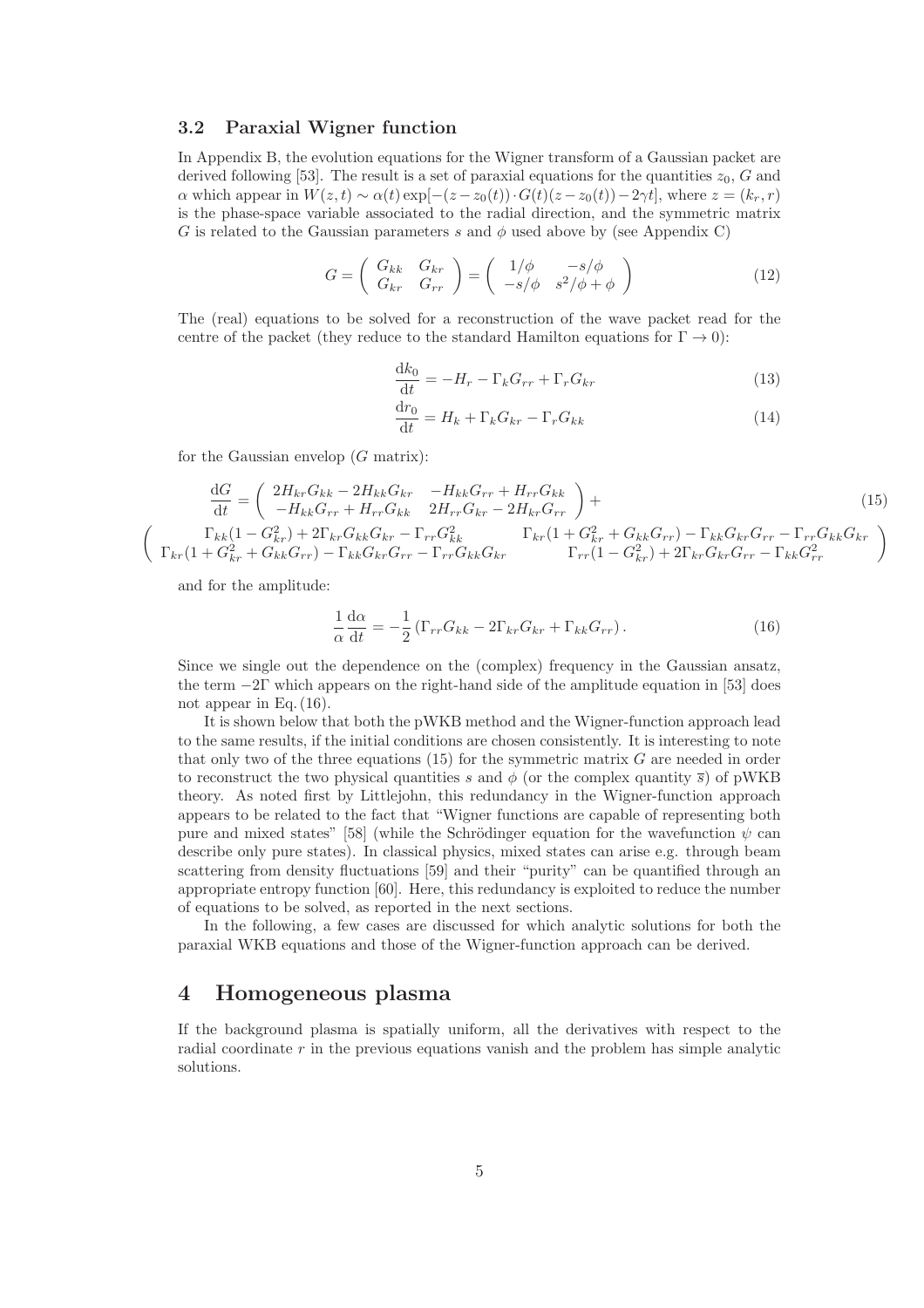### 4.1 Paraxial WKB approach, no damping

We consider first the case of negligible damping, so that the Hamiltonian is real. In the case of a uniform plasma, the equation for the maximum of the packet imply  $r = r_0$  and  $k_r = k_0 = 0$ . Eq. (8) reduces to

$$
\frac{\mathrm{d}\bar{s}}{\mathrm{d}t} = -H_{kk}\bar{s}^2,\tag{17}
$$

where  $H_{kk} = \omega_0 \alpha_1 \rho_i^2$  is a constant. This equation can be solved straightforwardly by separation of variables. One has

$$
\frac{1}{\overline{s}} - \frac{1}{\overline{s}_0} = H_{kk}t
$$
\n(18)

with the final result [61, 37]

$$
\overline{s}(t) = \frac{\overline{s}_0}{1 + H_{kk}\overline{s}_0 t}.
$$
\n(19)

Splitting real and imaginary part yields explicitly

$$
s(t) = \frac{s_0 + H_{kk} \left(s_0^2 + \phi_0^2\right) t}{\left(1 + H_{kk} s_0 t\right)^2 + H_{kk}^2 \phi_0^2 t^2}, \qquad \phi(t) = \frac{\phi_0}{\left(1 + H_{kk} s_0 t\right)^2 + H_{kk}^2 \phi_0^2 t^2} \tag{20}
$$

Assuming no initial "focusing" of the packet  $(s_0 = 0)$ , the initial condition is  $\bar{s}_0 = i\phi_0 =$  $2i/w_0^2$  so that the solution for the evolving width of the packet is

$$
\phi(t) = \text{Im}[\bar{s}] = \frac{\phi_0}{1 + \omega_0^2 \alpha_1^2 \rho_i^4 \phi_0^2 t^2}
$$
\n(21)

or, taking the relation between  $\phi$  and w into account,

$$
w^{2}(t) = w_{0}^{2} \left[ 1 + \left( \frac{2\omega_{0}\alpha_{1}\rho_{i}^{2}t}{w_{0}^{2}} \right)^{2} \right].
$$
 (22)

This well-known expression describing the broadening of a wave packet in the presence of dispersion (notice that broadening occurs for both positive and negative values of  $\alpha_1$ ) allows the identification of a "Rayleigh time" by analogy with the treatment of wave beams in optics [37], namely

$$
t_R = \frac{1}{H_{kk}\phi_0} = \frac{w_0^2}{2\omega_0\alpha_1\rho_i^2}
$$
 (23)

(we choose here to include the sign of  $\alpha_1$  in the definition of  $t_R$ ) and write

$$
w(t) = w_0 \sqrt{1 + \frac{t^2}{t_R^2}}.\t(24)
$$

The curvature of the wave front is given by the real part of  $\bar{s}$  and reads for the same initial conditions

$$
s(t) = \text{Re}[\bar{s}] = \frac{\omega_0 \alpha_1 \rho_i^2 \phi_0^2 t}{1 + \omega_0^2 \alpha_1^2 \rho_i^4 \phi_0^2 t^2}
$$
(25)

or, in terms of the Rayleigh time,

$$
s(t) = \frac{2}{w_0^2} \frac{t/t_R}{1 + t^2/t_R^2}.
$$
\n(26)

Note that the sign of this term does depend on the sign of  $\alpha_1$ , giving rise to both "normal" (for  $\alpha_1 < 0$ ) and "anomalous" (for  $\alpha_1 > 0$ ) phase fronts, using the terminology of [62], as shown in [37] and in Sec. 6.

The equation for the amplitude can also be integrated in a straightforward way. Since without damping the Hamiltonian is real, and since in the homogeneous case  $H_{kr} = 0$ , one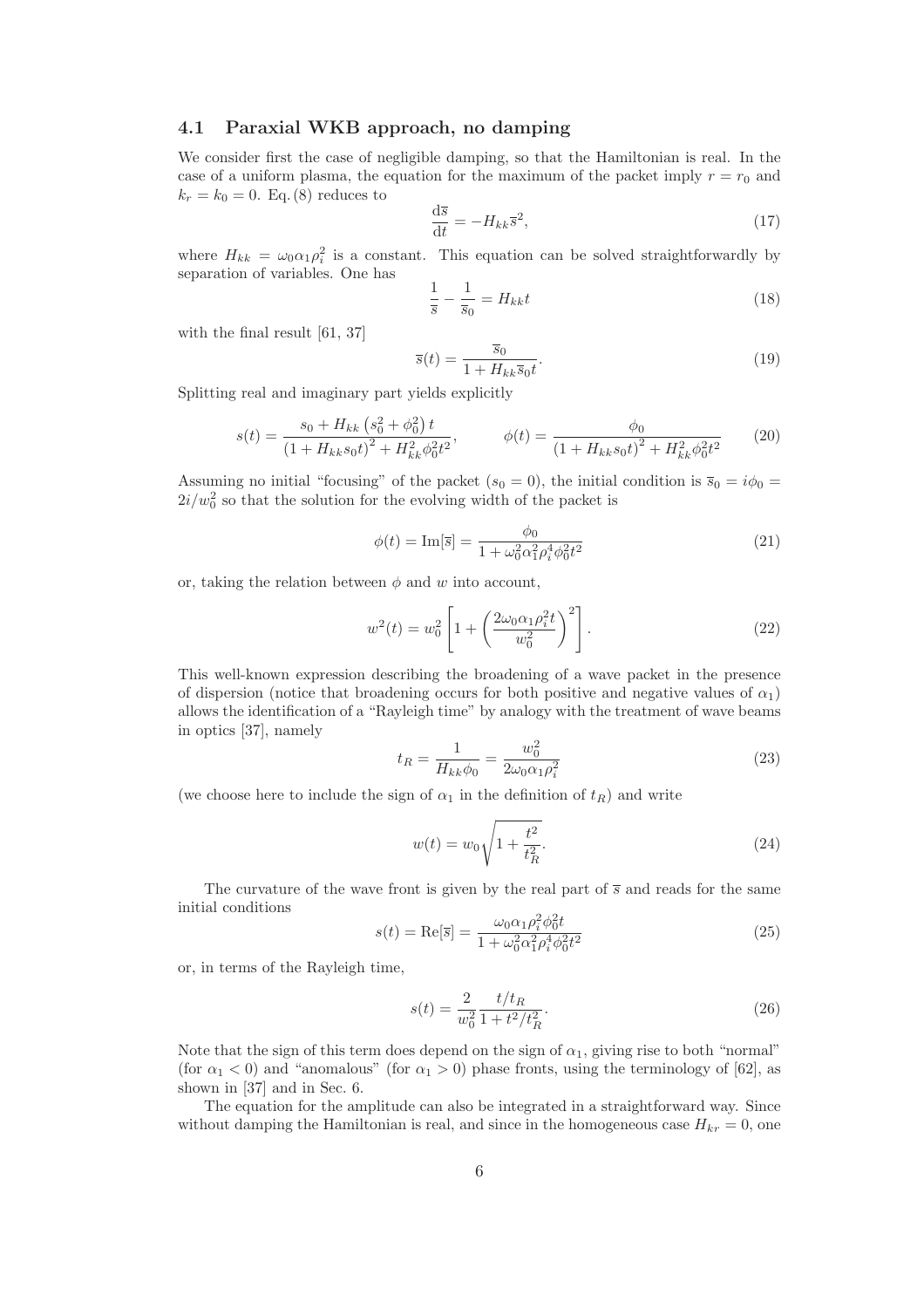has Re[div  $(H_k)$ ] =  $H_{kk}$ s and Im[div  $(H_k)$ ] =  $H_{kk}\phi$ , with div  $(H_k)$  defined in Eq. (B.10). Integration of Eq. (10) with  $s(t)$  given by Eq. (26) yields with the help of Eq. (23)

$$
\log \frac{|A(t)|}{|A_0|} = -\frac{1}{4} \log \left[ 1 + \frac{t^2}{t_R^2} \right] \Rightarrow |A(t)| = \sqrt{\frac{w_0}{w(t)}} |A_0| \tag{27}
$$

while integration of Eq. (11) with  $\phi(t)$  given by Eq. (26) leads to

$$
\varphi(t) = -\frac{1}{2}\operatorname{atan}\left(\frac{t}{t_R}\right). \tag{28}
$$

The scaling  $|A| \sim 1/\sqrt{w}$  expresses the fact that while the packet broadens the energy in the dissipation-free case under consideration should be conserved. The phase shift expressed by Eq. (28) is the analogous of the Gouy shift in optics and arises from the different phase speed of the various spectral components of the GAM packet. The factor 1/2 on the right-hand side of Eq. (28) arises because the GAM is a one-dimensional oscillation, see e.g. [63].

#### 4.2 Paraxial WKB approach including damping

As explained in Sec. 3, the paraxial WKB equations maintain the same form (with the substitution  $H \to H - i\Gamma$ ) if damping is included. Under the same assumptions of a uniform medium and quadratic dependence of the damping coefficient on the wavevector as before, the variables  $r_0 = \text{const.}$  and  $k_0 = 0$  remain real even if the Hamiltonian is taken to be complex. The solutions derived above are therefore still valid (assuming  $\Gamma_{kk} = \text{const.}$ ) and read, on splitting again real and imaginary part:

$$
s(t) = \frac{s_0 X + \phi_0 Y}{X^2 + Y^2}, \qquad \phi(t) = \frac{\phi_0 X - s_0 Y}{X^2 + Y^2}
$$
(29)

with

$$
X \equiv 1 + (H_{kk} s_0 + \Gamma_{kk} \phi_0) t, \qquad Y \equiv (H_{kk} \phi_0 - \Gamma_{kk} s_0) t. \tag{30}
$$

In the limit  $\Gamma_{kk} \to 0$ , these solutions reduce to Eqs. (20). It is interesting to notice that also in the opposite limit,  $H_{kk} \to 0$ , the width of the packet increases with time, i.e. undergoes a *dissipative* broadening. Eqs. (29-30) simplify in this case (for  $s_0 = 0$ ) to

$$
s(t) = 0, \qquad \phi(t) = \frac{\phi_0}{1 + \Gamma_{kk}\phi_0 t}.
$$
\n
$$
(31)
$$

A  $k_r$ -dependent dissipation is seen to introduce the diffusive time scale

$$
t_D = \frac{1}{\Gamma_{kk}\phi_0} \tag{32}
$$

(where  $t_D \geq 0$  if the damping increases with increasing  $k_r$ ), so that the width of the packet evolves in time as

$$
w(t) = w_0 \sqrt{1 + \frac{t}{t_D}}.\tag{33}
$$

The fact that this is the solution of a one-dimensional diffusion equation for the width of a Gaussian distribution with initial condition  $w(0) = w_0$  is not coincidental but is related to the fact that the imaginary part of the Hamiltonian introduces a diffusive term in the wave equation, see Appendix B and the discussion in Sec. 4.4. If both  $t_R$  and  $t_D$  are finite, the width of the packet  $w = \sqrt{2/\phi}$  is, according to Eq. (29),

$$
w(t) = w_0 \sqrt{\frac{(1 + t/t_D)^2 + t^2/t_R^2}{1 + t/t_D}}
$$
\n(34)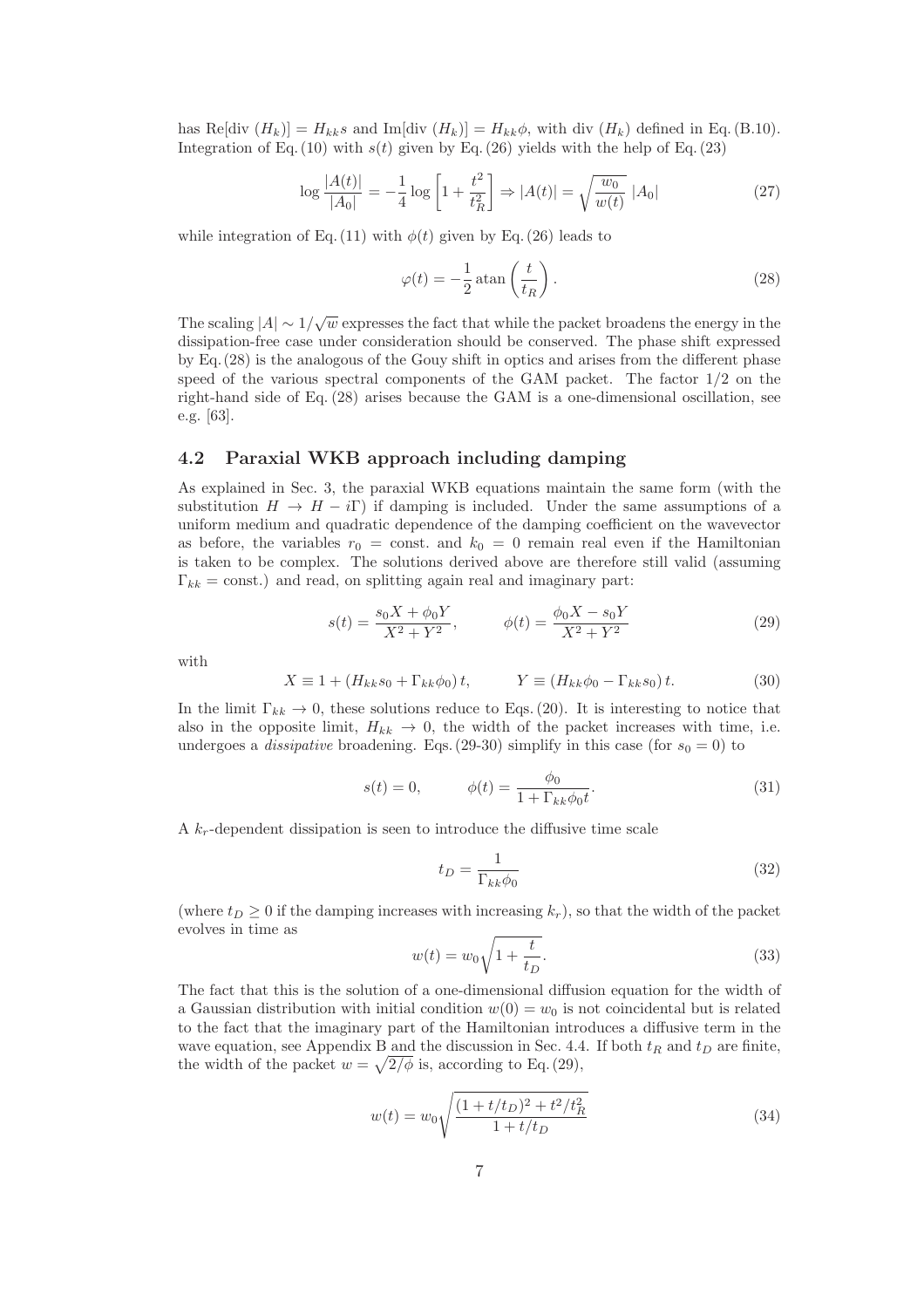In the equation for |A|, both  $H_{kk}$ s and  $\Gamma_{kk}\phi$  contribute now to Re[div  $(H_k)$ ]. The terms containing arc-tangent functions cancel in the integration of Eq. (10) and Eq. (27) generalizes in the case of damping to

$$
\log \frac{|A(t)|}{|A_0|} = -\frac{1}{4} \log \left[ \left( 1 + \frac{t}{t_D} \right)^2 + \frac{t^2}{t_R^2} \right].
$$
 (35)

In the limit  $1/t_D \rightarrow 0$  (no damping), Eq.(27) is recovered. In the opposite limit,  $1/t_R \rightarrow 0$ (negligible dispersion), the solution scales like

$$
|A(t)| = \frac{w_0}{w(t)} |A_0|
$$
\n(36)

with  $w(t)$  given by Eq. (33), in agreement with the behaviour of a diffusive solution in dimension one. Obviously, the energy of the packet is not conserved in the damping process. It is interesting to note that while the first term in the damping coefficient (independent of  $k_r$ ), see Eq. (4), leads to the usual exponential damping of the packet according to the *ansatz*  $\psi \sim \exp[-\gamma t]$ , the second term (proportional to  $k_r^2$ ) does not contribute directly to the exponential damping, since  $k_r = 0$  at the centre of the packet in the homogeneous case we are considering. This second term leads, on the other hand, to a finite value of  $t_D$  through the second derivative of the damping coefficient with respect to  $k_r$ , and thus to the "diffusive-like" damping expressed by Eq.  $(36)$ .

As far as the phase is concerned, the terms contributing to Im[div  $(H_k)$ ] are  $\Gamma_{kk}s$ and  $H_{kk}\phi$ . In this case, the terms containing the logarithmic functions arising from the integration cancel and one obtains

$$
\varphi(t) = -\frac{1}{2} \left[ \operatorname{atan} \left( \frac{t}{t_R} + \frac{t_R t}{t_D^2} + \frac{t_R}{t_D} \right) - \operatorname{atan} \left( \frac{t_R}{t_D} \right) \right],\tag{37}
$$

which is a generalization of the Gouy phase to the case of damped oscillations.

#### 4.3 Wigner-function treatment

Also in the Wigner-function approach, the phase-space position of the centre of the packet is constant for  $k_0 = 0$  because in this case  $\Gamma_k = 0$  in Eqs. (13-14) (while  $\Gamma_r = 0$  because of the medium uniformity). Thus, in the uniform case, also Eq. (15) simplify significantly to

$$
\frac{\mathrm{d}}{\mathrm{d}t} \left( \begin{array}{cc} G_{kk} & G_{kr} \\ G_{kr} & G_{rr} \end{array} \right) = \left( \begin{array}{cc} -2H_{kk}G_{kr} + \Gamma_{kk} \left( 1 - G_{kr}^2 \right) & -G_{rr} \left( H_{kk} + \Gamma_{kk} G_{kr} \right) \\ -G_{rr} \left( H_{kk} + \Gamma_{kk} G_{kr} \right) & -\Gamma_{kk} G_{rr}^2 \end{array} \right). \tag{38}
$$

The solution for  $G_{rr}$  is immediate after separation of variables and reads

$$
G_{rr}(t) = \frac{G_{rr,0}}{1 + \Gamma_{kk} G_{rr,0} t}.
$$
\n(39)

The equation for  $G_{kr}$  can be also be solved by separation of variables:

$$
\frac{dG_{kr}}{H_{kk} + \Gamma_{kk} G_{kr}} = -\frac{G_{rr,0} dt}{1 + \Gamma_{kk} G_{rr,0} t}
$$
(40)

from which

$$
\frac{H_{kk} + \Gamma_{kk} G_{kr}}{H_{kk} + \Gamma_{kk} G_{kr,0}} = \frac{1}{1 + \Gamma_{kk} G_{rr,0} t}
$$
\n(41)

and finally

$$
G_{kr}(t) = \frac{G_{kr,0} - H_{kk}G_{rr,0}t}{1 + \Gamma_{kk}G_{rr,0}t}.
$$
\n(42)

A solution for  $G_{kk}$  is not required since, as noted before, two elements of the G matrix are sufficient to determine the two physics quantities of interest, namely  $s(t)$  and  $\phi(t)$ .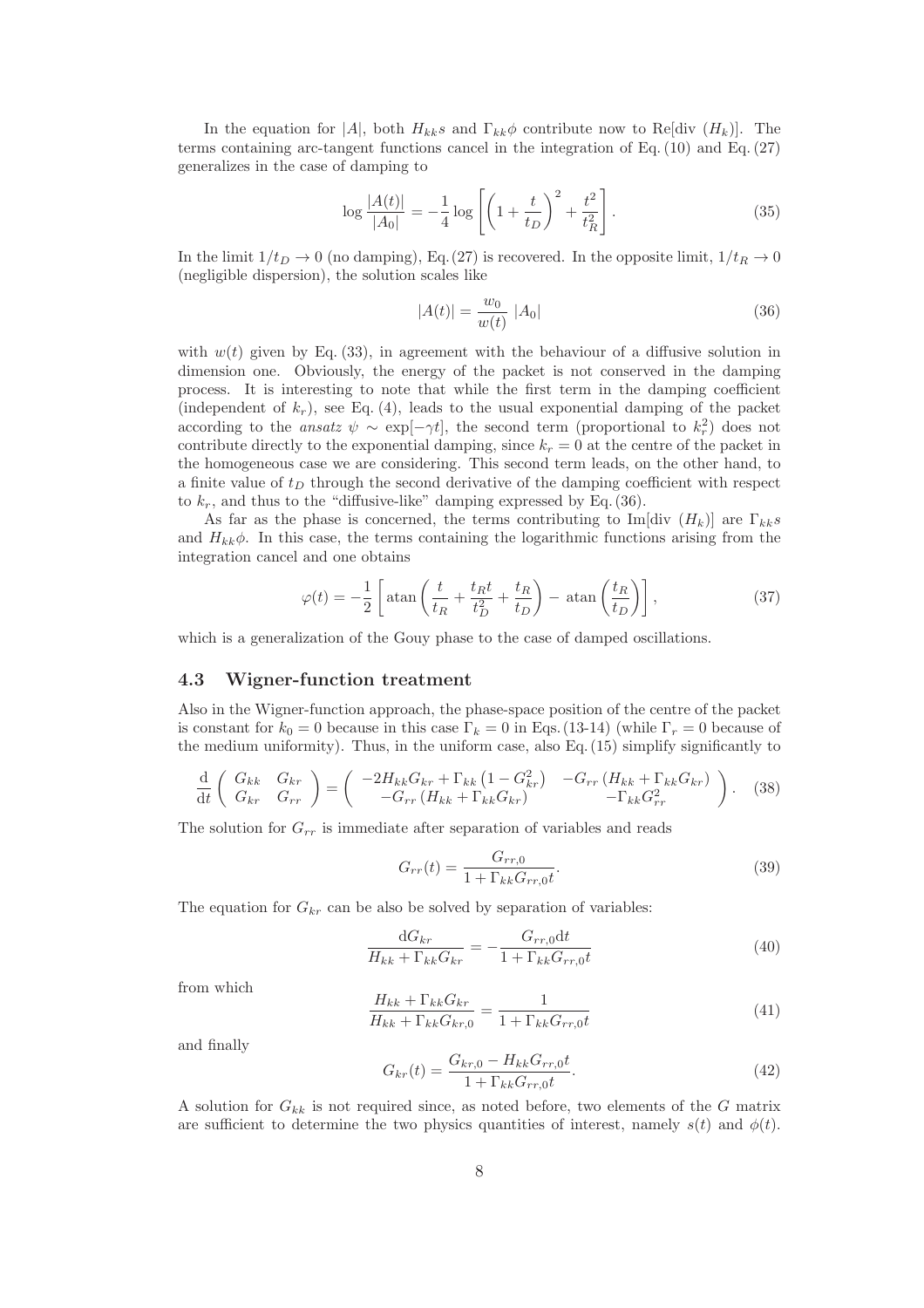Using the relations  $G_{rr} = (s^2 + \phi^2)/\phi$  and  $G_{kr} = -s/\phi$ , see Eq. (12), one can easily check that the solutions of the paraxial WKB method (29) coincide with those of the Wigner approach. Eq. (16) for the amplitude of the Wigner function  $\alpha$  reduces in the homogeneous case to

$$
\frac{1}{\alpha} \frac{d\alpha}{dt} = -\frac{1}{2} \Gamma_{kk} G_{rr},\tag{43}
$$

with  $G_{rr}$  given by Eq. (39). After simple integration one has

$$
\alpha(t) = \frac{\alpha_0}{\sqrt{1 + \Gamma_{kk} G_{rr,0} t}} = \frac{\alpha_0}{1 + t/t_D},\tag{44}
$$

where the last step follows from taking again  $s_0 = 0$  as initial condition, so that  $G_{rr,0} = \phi_0$ . The wave energy density (proportional to  $|\psi|^2$ ) is related to the Wigner function through an integral over wavevector space:

$$
|\psi|^2 \propto \int W dk_r = \alpha e^{-\phi(r-r_0)^2 - 2\gamma t} \int \exp\left[ -(k_r - k_0 - s(r-r_0))^2 / \phi \right] dk_r, \tag{45}
$$

where the last step comes from expressing the element of the matrix  $G$  in terms of  $s$ and  $\phi$  using Eq. (12). The integral over a shifted Maxwellian yields simply  $\sqrt{\pi\phi}$ . After substitution of  $\phi$  from Eq. (29), again with  $s_0 = 0$ , we find

$$
|\psi|^2 \propto \frac{e^{-\phi(r-r_0)^2 - 2\gamma t}}{\sqrt{(1 + t/t_D)^2 + t^2/t_R^2}},
$$
\n(46)

consistently with Eq. (35).

#### 4.4 Physical interpretation of dissipative broadening

In Sec. 4.2 it was observed that a non trivial evolution (of diffusive kind) of the width of the packet can be induced by a finite second-order derivative of the damping coefficient with respect to  $k_r$ , i.e.  $\Gamma_{kk} \neq 0$ . Physically, a damping coefficient of the form  $\gamma = f + g k_r^2$ with  $g > 0$  implies that higher components of the Gaussian  $k_r$ -spectrum constituting the packet are dissipated more strongly than smaller wavevectors. This results in a shrinking of the  $k_r$ -spectrum and hence in a broadening of the packet in real space. To simplify the discussion we can take the limit  $H_{kk} \to 0$ . In the case of GAMs, the limit of negligible (real) dispersion can be achieved when  $\alpha_1$  in Eq. (1) is close to zero.

One can model this situation by considering that a wave packet of initial width  $w_0$ exhibits a spectral width  $2/w_0$ . Applying the selective damping of the higher spectral components and transforming back to real space one finds

$$
\psi \sim \frac{1}{2\pi} \int e^{ik_rx} e^{-w_0^2 k_r^2/4} e^{-(f+gk_r^2)t} dk_r = \frac{e^{-ft}}{\sqrt{\pi}} \frac{e^{-x^2/(w_0^2+4gt)}}{\sqrt{w_0^2+4gt}},\tag{47}
$$

where  $x = r - r_0$ . This shows that the maximum of the wave packet is damped exponentially by the term including  $f$ , while its width increases according to Eq. (33), since clearly  $\Gamma_{kk} = 2g$  and  $1/t_D = \Gamma_{kk}\phi_0 = 4g/w_0^2$ . As mentioned above, these analogies with a diffusion process are not really surprising given the fact that  $\Gamma_{kk}$  introduces a diffusion term in the equation for W, Eq.(B.18) or, correspondingly, that  $\exp(-g k_r^2 t)$  is the Fourier transform of the heat kernel.

### 5 Inhomogeneous plasma, no damping

If the plasma parameters, most importantly the temperature, vary with radius, the wave vector evolves from its initial value  $k_r = 0$  at the centre of the packet. If the radial variation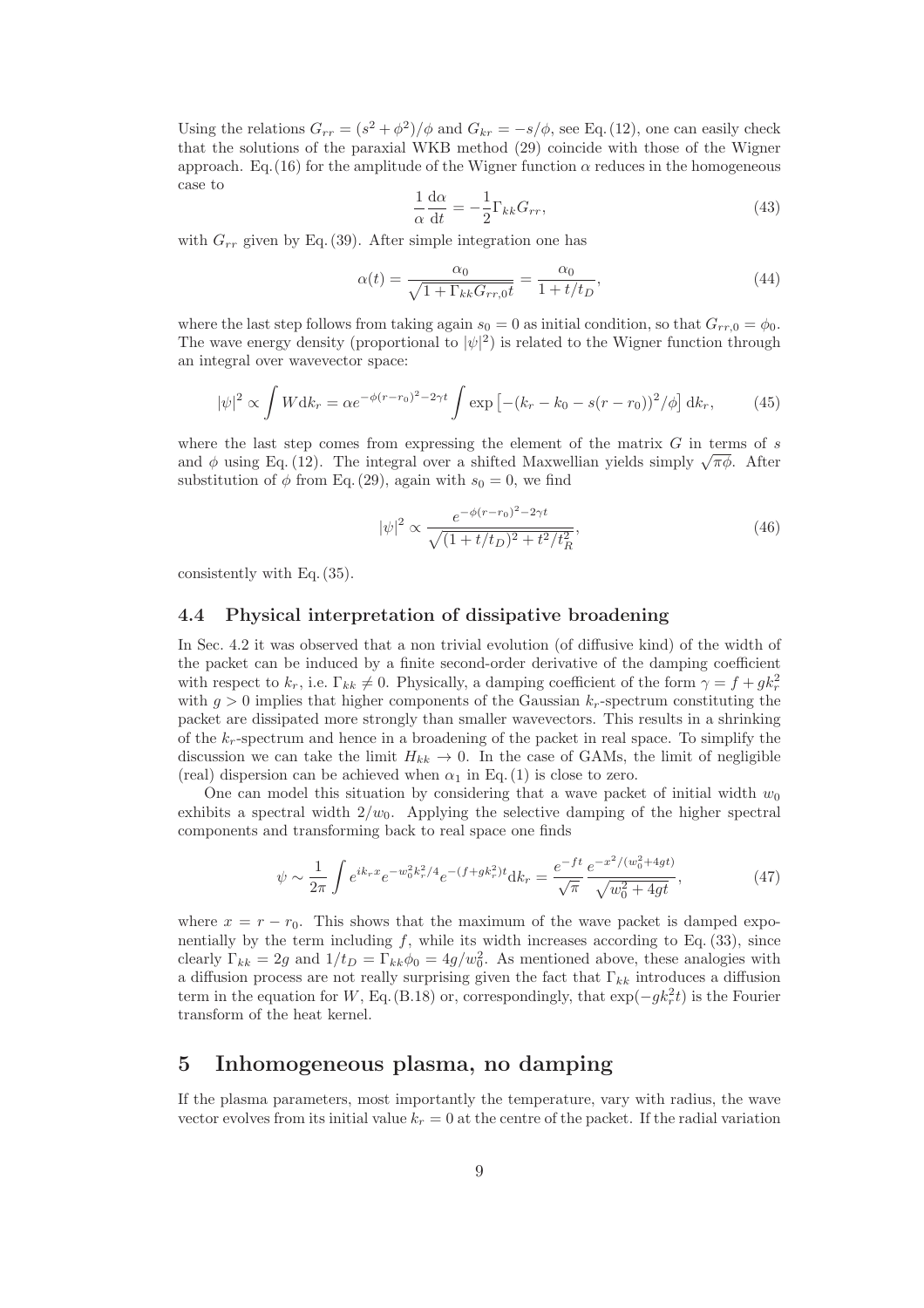of the plasma parameters can be approximated as linear, then  $k_r$  increases linearly with time and the position of the packet scales quadratically with time ("GAM acceleration" [36]). Analytic solutions for the packet evolution can be obtained in this limit of linear radial dependence of the dispersion relation. In this section, the solution of the paraxial WKB equations presented in [37] is summarized and shown to coincide again with the corresponding solution for the Wigner function.

The GAM frequency  $\omega_0$  is assumed here to exhibit a linear radial profile

$$
\omega_0 \to \omega_0 \left( 1 - \frac{r - r_0}{2L_T} \right),\tag{48}
$$

which results from a linear variation of the thermal ion speed (the factor  $1/2$  appearing in the last term has been introduced for consistency with a Taylor expansion of the temperature profile, assumed to vary as  $1-(r-r_0)/L_T$ ). For the imaginary part of the dispersion function, the approximation of "weak variation" of the dispersion relation across the width of the packet is more critical, since the (Landau) damping varies exponentially with  $\omega_0$ , as discussed in Sec. 2. Damping will be ignored in the remainder of this section. Experimentally, GAMs are known to appear also in form of eigenmodes, which oscillate with constant frequency across a finite radial extent [64, 65] also in non-uniform equilibria. This feature is known from theory [5, 66, 67] and has been reproduced also numerically [68, 69]. Here, we suppose the GAM behaves as a continuum [32], i.e. it oscillates at the local (radially varying) frequency given by Eq. (1) with Eq. (48). In the applications of the paraxial theories discussed in [36, 37], however, the parameters were selected in such a way that the packet retained largely its structure in the time interval under investigation.

#### 5.1 Paraxial WKB treatment

In the case of linear variation of the Hamiltonian with r, we have  $H_{rr} = 0$  and Eq. (8) reduces to a Bernoulli equation which can be solved for its inverse as in the homogeneous case. Setting  $u = 1/\overline{s}$  Eq. (8) becomes

$$
\frac{\mathrm{d}u}{\mathrm{d}t} - 2H_{kr}u = H_{kk} \tag{49}
$$

which has the solution

$$
u(t) = e^{-F(t)} \left( u_0 + \int_0^t H_{kk}(t') e^{F(t')} dt' \right), \qquad (50)
$$

with

$$
F(x) = -2 \int_0^x H_{kr}(y) dy.
$$
\n
$$
(51)
$$

In the homogeneous limit considered in the previous section,  $F \equiv 0$  and Eq. (50) reproduces Eq. (18).

The solution of the ray equations for the inhomogeneous case has been given in [36]. The equation for the wave vector

$$
\frac{dk_r}{1 + \alpha_1 k_r^2 \rho_i^2 / 2} = \frac{\omega_0}{2L_T} dt
$$
\n(52)

has the solution

$$
k_r = \begin{cases} (\alpha_1 > 0) & \tan\left(\sqrt{\alpha_1 \rho_i^2/2} \ \omega_0 t/2L_T\right) / \sqrt{\alpha_1 \rho_i^2/2} \\ (\alpha_1 < 0) & \tanh\left(\sqrt{|\alpha_1| \rho_i^2/2} \ \omega_0 t/2L_T\right) / \sqrt{|\alpha_1| \rho_i^2/2} \end{cases} . \tag{53}
$$

For small values of the argument (which amounts to the condition  $\rho_i/L_T \ll 1$  for times of the order of some inverse transit frequencies) one has

$$
k_r = \frac{\omega_0 t}{2L_T}.\tag{54}
$$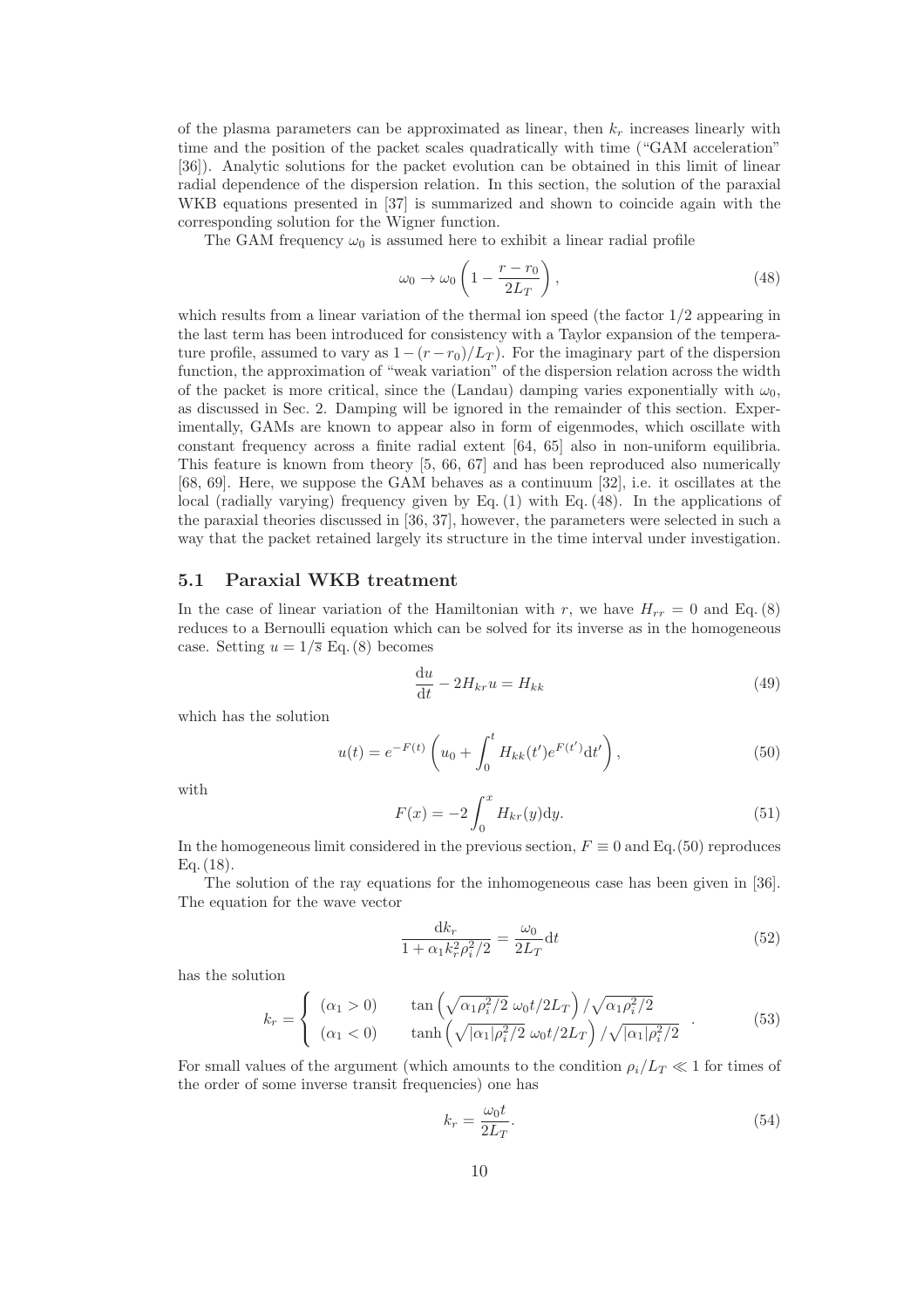Eq.  $(54)$  recovers explicitly the corresponding limiting case of Eq.  $(A5)$  of [36]. The equation for the position of the centre of the wave packet

$$
\frac{\mathrm{d}r}{1 - (r - r_0)/2L_T} = \alpha_1 \rho_i^2 \omega_0 k_r \mathrm{d}t \tag{55}
$$

has the solution

$$
\frac{r - r_0}{2L_T} = 1 - \exp\left[ -\alpha_1 \rho_i^2 \frac{\omega_0^2}{8L_T^2} t^2 \right].
$$
 (56)

Taking again the limit for small values of the argument of the exponential function one has

$$
\frac{r - r_0}{L_T} \simeq \alpha_1 \rho_i^2 \frac{\omega_0^2}{4L_T^2} t^2,\tag{57}
$$

which coincides with Eq. (A7) of [36].

Using Eqs.  $(54,57)$  the integrals in the paraxial solution  $(50)$  can be calculated explicitly. This leads to the solution

$$
u(t) = u_0 e^{-Ct^2} - \alpha_1 \rho_i^2 \omega_0^2 t + \frac{3}{2} \alpha_1 \rho_i^2 \omega_0^2 \sqrt{\frac{\pi}{C}} e^{-Ct^2} \operatorname{erfi} \left( \sqrt{C} t \right), \tag{58}
$$

with  $C \equiv \alpha_1 \rho_i^2 \omega_0^2 / 2L_T^2$ . Performing again a small-argument expansion, using erfi(x)  $\simeq$  $2x/\sqrt{\pi}$ , Eq. (58) becomes to lowest order in t

$$
u(t) = u_0 + \alpha_1 \rho_i^2 \omega_0 t,\tag{59}
$$

which coincides with the solution found in the homogeneous limit, Eq.  $(18)$ .

#### 5.2 Wigner-function treatment

In the Wigner approach, the equations for the centre of the packet are the same as in the paraxial WKB theory if damping is neglected. Recalling that  $H_{rr} = 0$ , Eq. (15) takes the form

$$
\frac{\mathrm{d}G}{\mathrm{d}t} = \begin{pmatrix} 2H_{kr}G_{kk} - 2H_{kk}G_{kr} & -H_{kk}G_{rr} \\ -H_{kk}G_{rr} & -2H_{kr}G_{rr} \end{pmatrix}
$$
\n(60)

The equation for  $G_{rr}$  can be solved immediately and gives

$$
G_{rr}(t) = G_{rr,0} \exp\left[-2 \int_0^t H_{kr}(t') dt'\right] = G_{rr,0} e^{F(t)},\tag{61}
$$

with  $F(t)$  defined in Eq. (51). The solution for  $G_{kr}$  is also straightforward,

$$
G_{kr}(t) = G_{kr,0} - G_{rr,0} \int_0^t H_{kk}(t') e^{F(t')} dt'. \tag{62}
$$

These solutions can be compared with those of the paraxial WKB method, Eq.(50). Since  $u = 1/\overline{s} = (s - i\phi)/(s^2 + \phi^2)$ , one has from Eq. (12)

$$
\frac{1}{G_{rr}} = \frac{\phi}{s^2 + \phi^2} = -\text{Im}(u) \qquad \frac{G_{kr}}{G_{rr}} = -\frac{s}{s^2 + \phi^2} = -\text{Re}(u). \tag{63}
$$

Substituting the solutions for  $G_{rr}$ , Eq. (61),  $G_{kr}$ , Eq. (62), and u, Eq. (50), in the previous equation, one can verify that the solutions obtained with both approaches are indeed identical.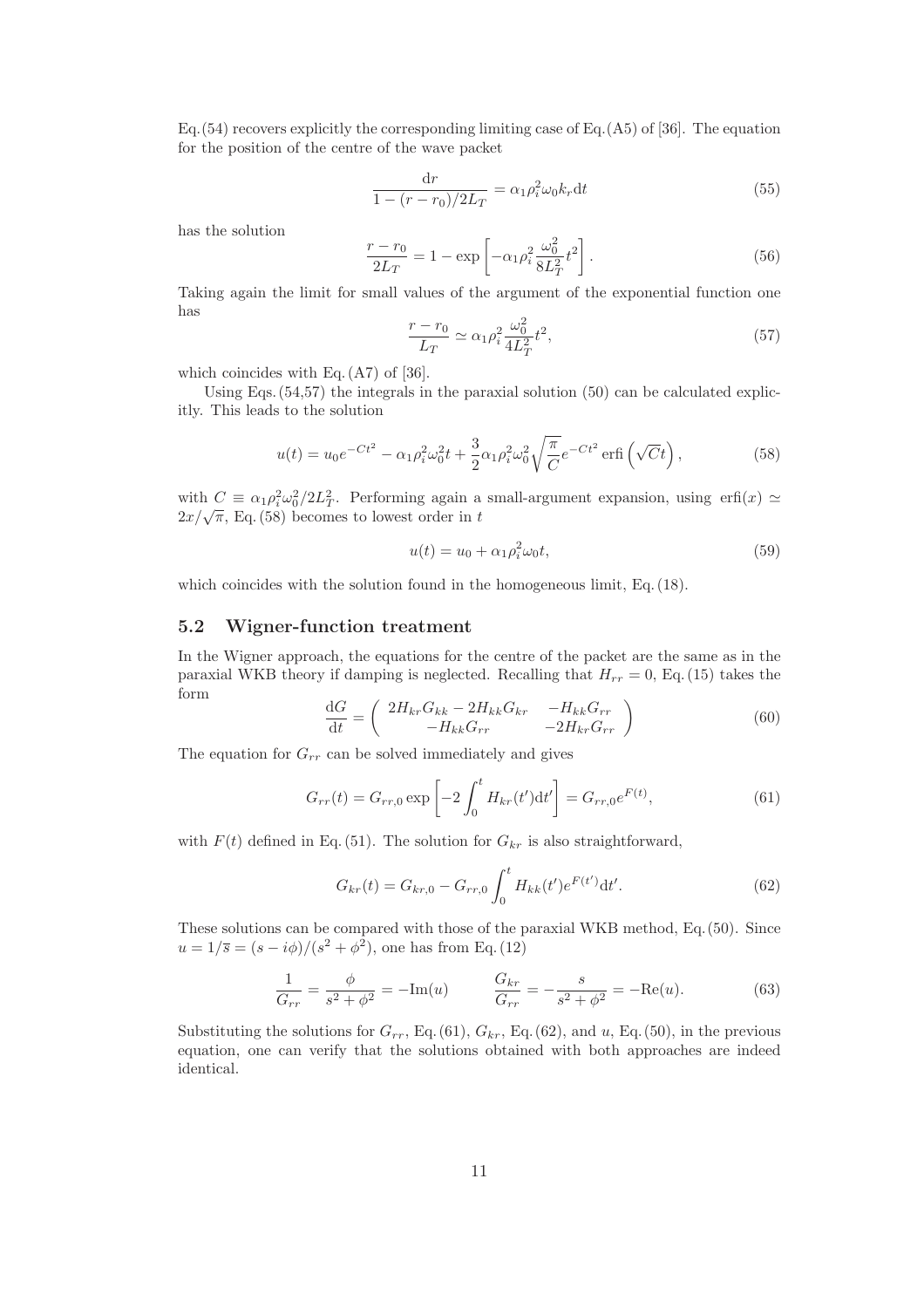## 6 Gyrokinetic simulation of GAM packets

The analytic results presented in the previous sections are compared here with numerical simulations of the evolution of a Gaussian GAM packet obtained with the gyrokinetic particle-in-cell code ORB5. The equations solved by the code and in particular their application to the GAM problem are detailed elsewhere [36, 37] and are not reported here. It is just remarked that in these simulations the gyrokinetic Vlasov-Poisson problem is solved in the linear and electrostatic limit across the whole radial domain of a tokamak with circular concentric flux surfaces. Unless specified differently, density, temperature and safety-factor profiles are taken to be flat. The electron-to-ion temperature ratio  $\tau_e = T_e/T_i$ and the value of the safety factor  $q$  are employed as the main handle on the dispersive and dissipative properties of the plasma with respect to GAMs. The electron response is treated as adiabatic. A Gaussian electric-field perturbation in radial direction, centred around  $r_0/a = 0.5$  with width  $w/a = 0.04$ , is initialized through a corresponding perturbation of the ion density. Further parameters are the major radius  $R_0 = 1.3$  m, minor radius  $a = 0.13$  m, magnetic field on axis  $B_0 = 1.9$  T and  $L_r = 2a/\rho_s = 320$  (where  $\rho_s$  is the sound Larmor radius).

As a first example, a damping-free case as those discussed in detail in [37] is selected by taking  $\tau_e = 18$  and  $q = 5$ . The first plot of Fig. 1 shows the absolute value of the radial electric field (normalized to its peak value at  $t = 0$ ) as a function of the time t and of the normalized radial coordinate  $r/a$ . In this representation, the analogy between the behaviour of the packet and the propagation of a wave beam in optics (in which case the time coordinate would be substituted by a space coordinate) becomes particularly evident. The cyan and red curves overlaid to the numerical results have been obtained by following the points corresponding to a given level  $(1/e$  and  $1/e^2$  respectively) of the *initial* maximum of the electric-field amplitude at  $t = 0$ , slightly corrected as explained below. It is noted that the width of the packet at time  $t$ , as obtained directly from Eq. (22), describes the 1/e-level of the GAM electric field with respect to the maximum of the envelope calculated at the same time  $t$ . A curve connecting the points corresponding to a given fraction  $C$  of the initial amplitude maximum can be obtained by observing that paraxial field ansatz, Eq. (B.2), and Eq. (35) imply

$$
\frac{|\psi|}{|\psi_0|} = C \Rightarrow -\frac{1}{4} \log \left[ \left( 1 + \frac{t}{t_D} \right)^2 + \frac{t^2}{t_R^2} \right] - \frac{(r - r_0)^2}{w^2(t)} = \log C \tag{64}
$$

from which

$$
r - r_0 = \mp w(t) \sqrt{-\log C - \frac{1}{4} \log \left[ \left( 1 + \frac{t}{t_D} \right)^2 + \frac{t^2}{t_R^2} \right]}
$$
(65)

with  $w(t)$  from Eq. (34) and  $C = 1/e$  or  $C = 1/e^2$  for the cyan and red curves in Fig. 1, respectively. The usefulness of this equation is simply that it is designed to follow the edge of the contours with the same colour, while the width  $w$  would deviate from it with decreasing amplitude |A| (which is the meaning of the correction in the second term of the previous equation).

The agreement between the numerical simulation and the analytic solutions presented in the previous sections is particularly clear from the bottom plot in Fig. 1, which represents the time evolution of the GAM electric field at the centre of the packet,  $r = r_0$ . As shown in [37], the inclusion of the Gouy phase shift leads to an almost perfect superposition of analytic and numerical solution. It has to be remarked, however, that in the numerical simulations a short transient phase at the beginning of the simulation is often observed, which leads to a comparatively strong drop of the amplitude during the first two or three oscillations, after which the time evolution of the envelope becomes smooth. In the plots presented in this section, therefore, the initial amplitude of the analytic solution has been chosen as to match the numerical value after this transient phase. Furthermore,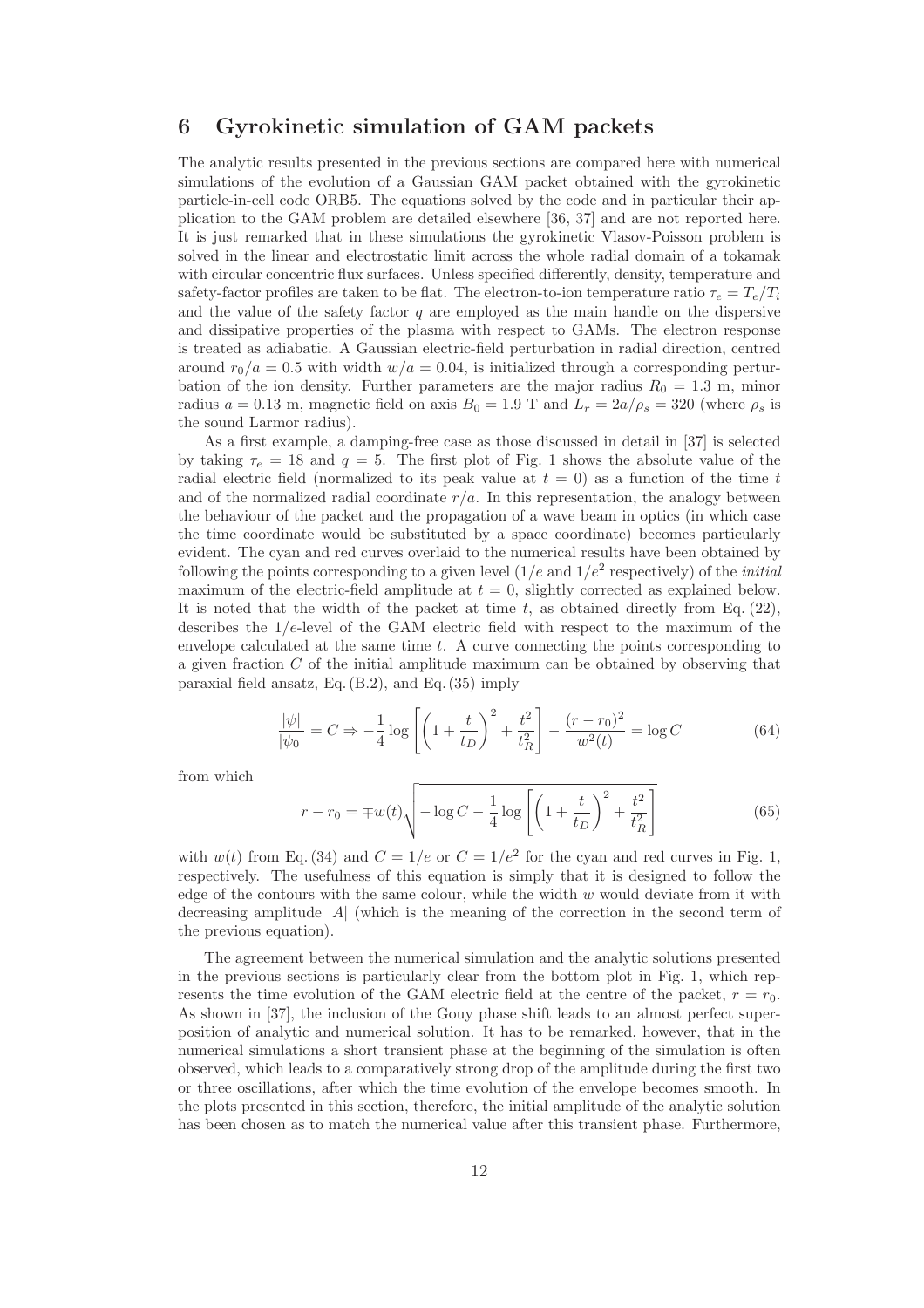

Figure 1: Time evolution of the absolute value of the radial electric field for electron-toion temperature ratio  $\tau_e = 18$  and safety factor  $q = 5$ . Overlaid in the upper plot  $(t - r)$ plane) are the curves at level  $1/e$  (cyan) and  $1/e^2$  (red) of the initial maximum. In the lower plot the value of the electric field at  $r/a = 0.5$  as obtained in the simulations is compared to the analytic predictions derived in Sec. 4.

as observed in previous work (see Fig. 16 of [36]), the value of parameter  $\alpha_1$  governing the strength of the dispersion can deviate from the value inferred e.g. through the displacement of the centre of the packet with time as inferred from its "ray" trajectory. The agreement between simulations and theory improves with increasing  $q$ , consistently with the approximations performed in the theoretical derivation of  $\alpha_1$ .

A stronger impact of the damping on the GAM evolution is achieved through a reduction of  $\tau_e$  or q, as in both cases the Landau damping on the ions is moved towards the thermal bulk. As shown in Fig. 2, for the parameters chosen in our simulations the "diffusive" time scale due to stronger absorption of higher  $k_r$  can compete or overcome the dispersive ("Rayleigh") time scale only for  $q = 2$  and relatively low values of  $\tau_e$ . At values of  $\tau_e \lesssim 3$ , the ordering under which the damping rate shown in Eq. (4) has been derived starts to break down, as the ion Larmor radius is increased so that  $k_r \rho_i$  can be equal or exceed  $1/q^2$  for typical spectral components  $k_r \sim 2/w_0$ . For the same reason, the damping rate considered here might become inaccurate at higher values of  $q$ . These issues are discussed later in this section. Different or more accurate models may be able to treat these regions of parameter space better than those considered here. It is stressed that the focus of this paper is on the derivation and basic validation of the formalism described in the previous sections, for which simpler formulas are better suited and allow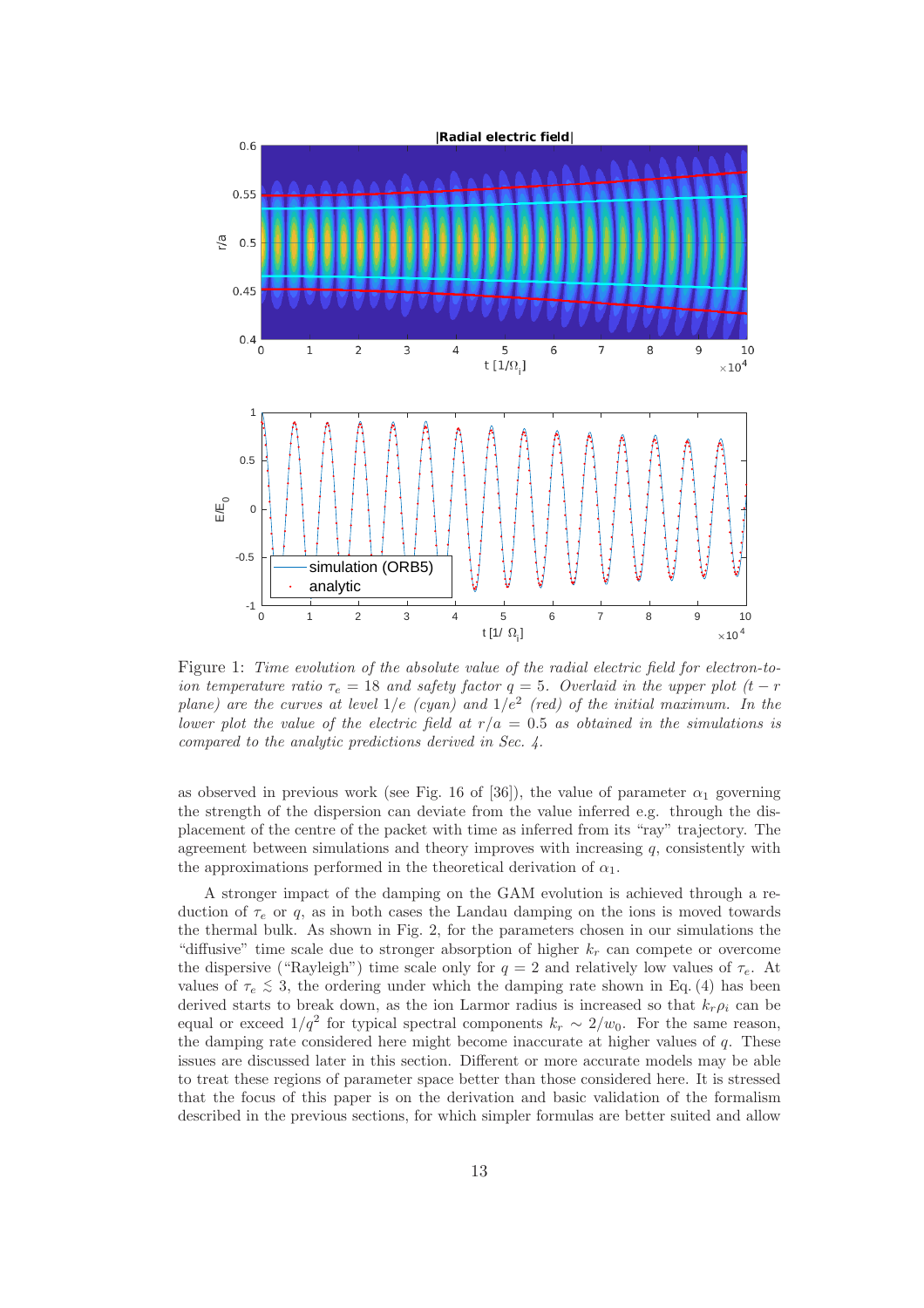

Figure 2: Inverse Rayleigh time (left) and inverse diffusive time (right) in units of  $\Omega_i$  as a function of  $\tau_e$  for different values q.

a straightforward derivation. An analysis of the applicability of the present formalism to the case of more complicated Hamiltonians (i.e. dispersion relations) is left for future work.

Fig. 3 shows the absolute value of the GAM electric field as a function of time and radius for  $\tau_e = 7$  and  $q = 5$  (upper plot) and  $q = 3$  (lower plot). Since for this value of  $\tau_e$  the factor  $\alpha_1$  ruling the "dispersiveness" of the plasma is close to 0, the dispersive broadening is significantly smaller than in Fig. 1. The main difference which can be appreciated between the two values of q considered in Fig. 3 is the flattening of the "wave" fronts" (or, in other words, the fact that the GAM oscillation occurs simultaneously over the whole radial extent of the packet) in the case  $q = 3$  as compared to  $q = 5$ . This is in agreement with the behaviour described by Eq. (29) in the limit of vanishing dispersion, Eq. (31). On the other hand, according to Fig. 2 this effect should still not be visible, given the fact that for the considered values  $1/t_D$  is still smaller than  $1/t_R$ . This seems to suggest that Eq. (4) does not reproduce quantitatively the damping rate found in the simulations for these parameters, as discussed above.

The results of a simulation in which the diffusive time scale is shorter than the dispersive time scale (this is obtained by choosing  $\tau_e = 4$  and  $q = 2$ ) are finally reported in Fig. 4. Notice that  $\alpha_1$  is positive for this value of  $\tau_e$ , while it is negative for the case  $\tau_e = 18$  reported in Fig. 1. Correspondingly, the "phase fronts" have a different shape in both figures, reflecting the fact that the edges of the packet oscillate faster than the centre for  $\alpha_1 < 0$  and slower than the centre for  $\alpha_1 > 0$ .

For  $q = 2$  and  $\tau_e = 4$ , the damping rate (4) is expected to describe correctly the damping process. Due to the strong decrease of GAM energy, the cyan lines connecting the points which correspond to an electric field amplitude smaller by a factor  $1/e$  with respect to the initial maximum, drawn according to Eq. (65), close on themselves before half of the simulation time is elapsed. The time evolution of the electric field maximum according to the analytic formulas derived in the previous section is seen to accurately reproduce the results of the simulation also in this strongly-damped regime.

### 7 Summary and final remarks

Two different sets of paraxial equations, which include damping effects without any ordering assumption on their magnitude, have been employed for the description of damped geodesic acoustic oscillations. Although derived in the context of non-Hermitian quantum systems, this approach turns out to be applicable also in other systems because of the formal equivalence between the Schrödinger equation and the paraxial wave equation. In the case of homogeneous plasmas, simple analytic solutions can be obtained for the time evolution of the GAM electric field, which highlight in particular the effect of selective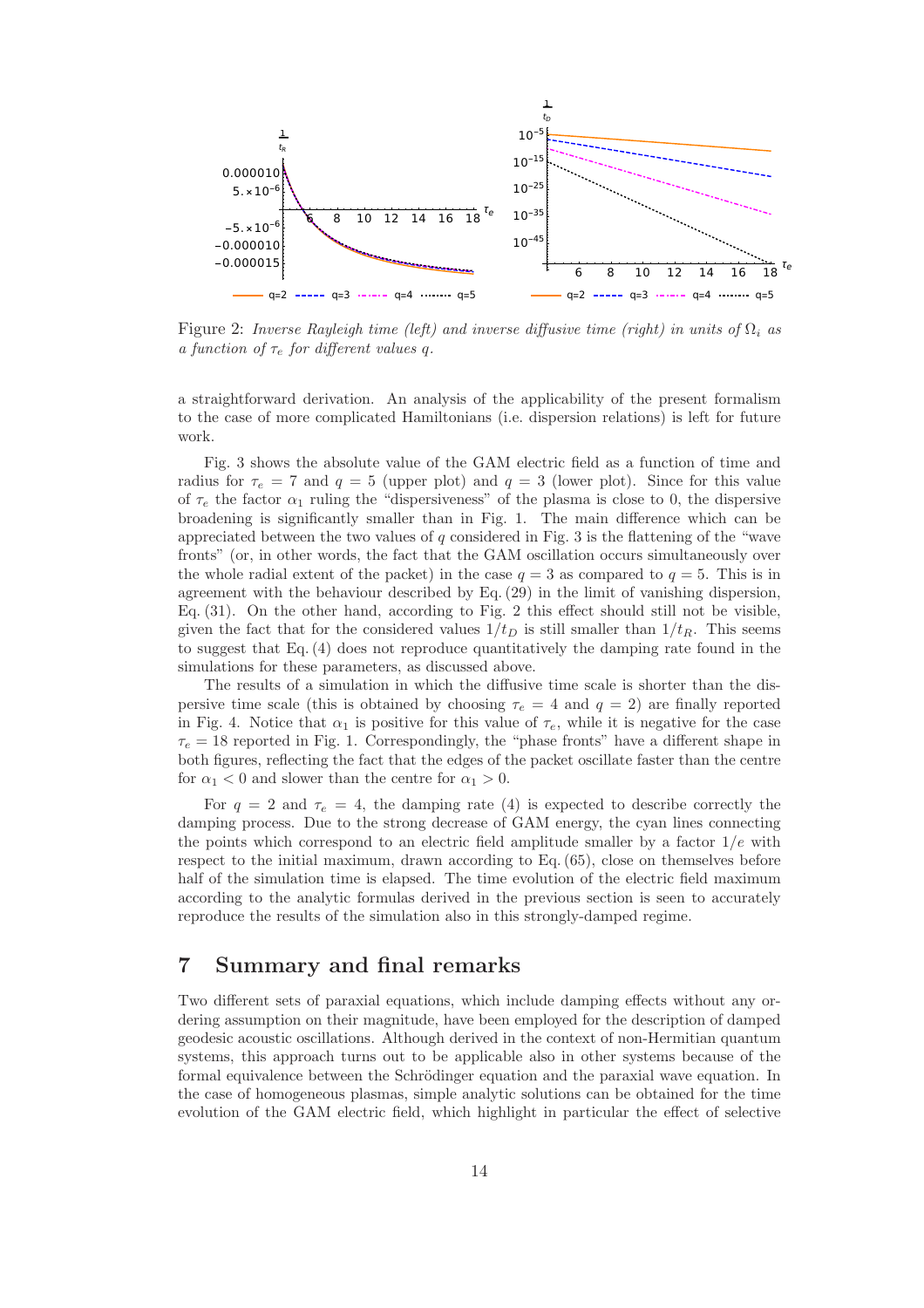

Figure 3: Absolute value of the GAM electric field as a function of time and radius for  $\tau_e = 7$  and  $q = 5$  (upper plot) and  $q = 3$  (lower plot). Cyan and red curves are like in Fig. 1.

dissipation of higher wavenumbers on the shape of a GAM packet. The predictions of the analytic theory are confirmed by linear gyrokinetic simulations performed with the code ORB5.

As a technical remark, it is noted that the equivalence between the Wigner-function approach and the complex pWKB method has been proved in [54] only for the case of Hamiltonians which are quadratic in the position and momentum variables (this includes linear terms). In particular, in this case a projection of the (in general complex-valued) pWKB solution to real space is provided, which can be shown to lead to the same results as for the Wigner-function approach. How far this equivalence can be extended to more general Hamiltonians is an open issue. It is stressed, however, that the Wigner-function approach can be employed for general Hamiltonians, as long as the wave equation can be cast in the form of a paraxial ("Schrödinger") equation, cf. App. B. Moreover, for all the cases considered in this paper, the "ray trajectories" determined through Eqs. (7) [cf. also Eqs. (13-14)] do not leave the real space because the terms proportional to the first-order derivatives of the imaginary part of the Hamiltonian vanish. This is either due to the fact that the wave vector  $k_r$  at the centre of the packet is identically zero (homogeneous case, Sec. 4.2) or that damping has been excluded (inhomogeneous case, Sec. 5), but the theory is not limited to such cases. The investigation of complex ray trajectories is left for future work.

As far as our understanding of geodesic acoustic modes is concerned, the results pre-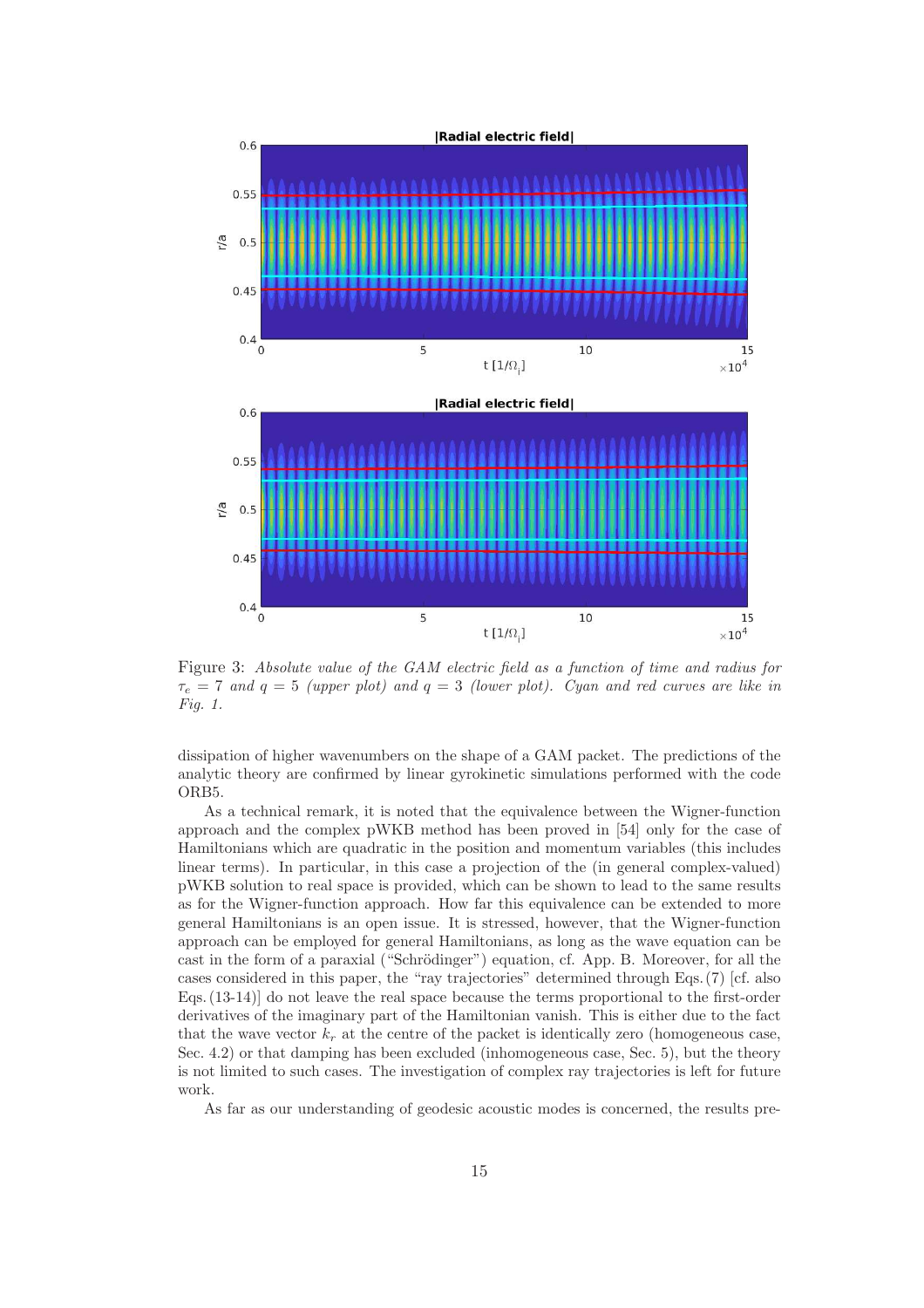

Figure 4: Time evolution of the absolute value of the radial electric field as in Fig. 1, here for  $\tau_e = 4$  and  $q = 2$ .

sented in this paper complement those discussed in [36, 37] and demonstrate the accuracy of the quasi-optical techniques in predicting the linear evolution of GAM packets. This implies that the parameter dependence of their linear dynamics can be extracted from analytic solutions without resorting to computationally expensive numerical simulations. Apart from this intrinsic relevance for the physics of GAMs, the present analysis is intended as an exploratory investigation of the potentialities of the complex-Hamiltonian approach, whose range of applicability has not been studied here beyond the simple scalar, one-dimensional case of the GAM radial electric field with quadratic Hamiltonian. It is likely that the same approach can be applied to more complicated situations. An interesting example could be represented by the paraxial description of tokamak eigenmodes proposed in [50], see also the introductory remarks in Sec. 1. Possible analogies with or extensions to other treatments involving the Wigner function for both low-frequency (e.g. [70] and references therein), and high-frequency waves (e.g. [59, 71] and references therein) shall be considered as well. More generally, a topic which was not addressed in this paper is the possibility of extending the treatment presented here towards nonlinear applications. In this sense, it should be mentioned that methods for describing the dynamics of (paraxial) wave packets are widely employed in several contexts beyond plasma physics, most notably in optics (indeed the approach employed in this paper was already applied to the propagation of beams in the presence of gain or loss [72]) and more specifically in nonlinear optics, where spatial optical solitons or temporal solitons in optical fibers emerge as a solution of a nonlinear Schrödinger equation  $[73, 74]$ . As far as a Wigner-Moyal ap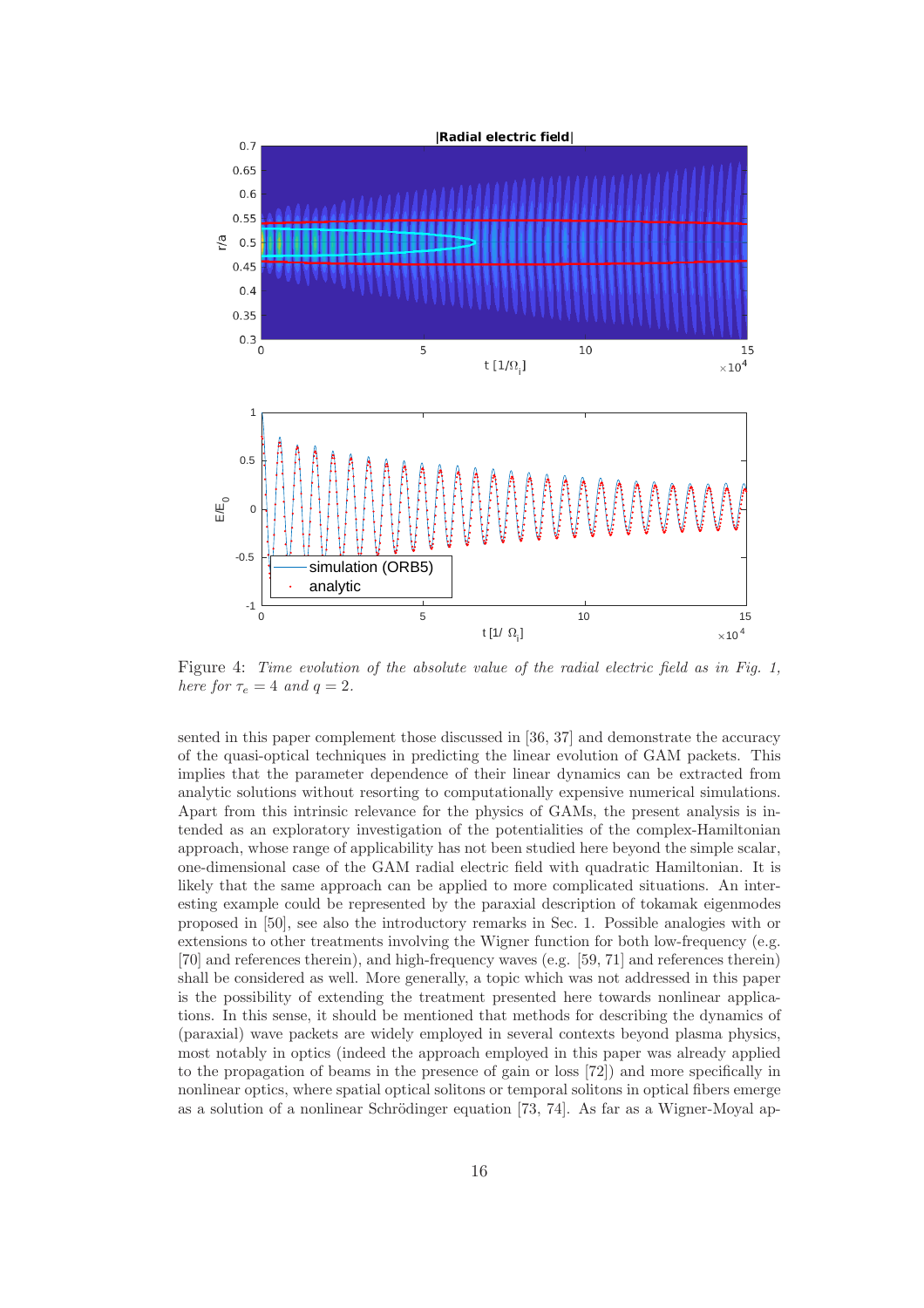proach is concerned, it was observed almost two decades ago in both physical [75] and mathematical [76] literature that a nonlinear Schrödinger equation can be converted into a Vlasov-like equation for the relevant Wigner function, which leads to striking analogies with typical plasma-physics phenomena, like optical bump-on-tail instabilities [77]. But also in the frame of fusion applications, it has been shown [78, 79, 80, 81] that the evolution of the radial envelope of an Alfvénic wave packet interacting with a population of energetic particles can be expressed as a Schrödinger equation with integro-differential nonlinear terms, which in the case of energetic-particle modes can be cast into a special form of the complex Ginzburg-Landau equation [82, 83]. Extensions of the present work in this direction will be explored in the future.

#### Acknowledgments

This work has been carried out within the framework of the EUROfusion Consortium and has received funding from the Euratom research and training programme 2014-2018 and 2019-2020 under grant agreement No 633053. The views and opinions expressed herein do not necessarily reflect those of the European Commission. We acknowledge the support from Enabling Research Project ENR-MFE19.MPG-01.

Enlightening discussions with E.-M. Graefe are gratefully acknowledged. E. P. would like to thank T. Hayward-Schneider for his help with the setup of the ORB5 simulations.

The data that support the findings of this study are available from the corresponding author upon reasonable request.

# A Basic definitions

The Weyl symbol maps the kernel  $\mathcal{A}(x, x')$  of an integral operator  $\hat{A}[f] = \int \mathcal{A}(x, x') f(x') dx'$ into phase space according to

$$
A(x,k) = \int e^{-iks} \mathcal{A}\left(x + \frac{s}{2}, x - \frac{s}{2}\right) ds \tag{A.1}
$$

(Weyl symbols are denoted by capital letters). Following [84], we define the "common" or "standard" (unsymmetrized) symbol (denoted by a lowercase letter)

$$
a(x,k) = \int e^{-iks} \mathcal{A}(x, x - s) \, ds. \tag{A.2}
$$

These symbols are related through

$$
A(x,k) = e^{(i/2)\partial_k \partial_x} a(x,k) \sim \sum_{n=0}^{\infty} \frac{1}{n!} \left(\frac{i}{2}\right)^n \left(\frac{\partial}{\partial k} \frac{\partial}{\partial x}\right)^n a(x,k).
$$
 (A.3)

In general, the series is asymptotically convergent only, each term scaling with  $1/(kL)^n$ for large k. The Weyl symbol of the composition of two operators A and B is given by the so-called Weyl-Moyal product

$$
C(x,k) = A(x,k) \star B(x,k) \sim A(x,k)e^{(i/2)[\overleftrightarrow{\partial}_x \overleftrightarrow{\partial}_k - \overleftrightarrow{\partial}_k \overleftrightarrow{\partial}_x]}B(x,k), \tag{A.4}
$$

where the arrows denote if the differentiation acts on the symbol on the left or on the right and the exponential is defined as before in terms of the corresponding (asymptotically converging) series.

## B Derivation of the paraxial equations

We assume that the GAM dynamics can be described by an equation of the form

$$
i\frac{\partial\psi}{\partial t} = \mathcal{F}\psi - \frac{1}{2}\frac{\partial}{\partial r}\left[\mathcal{G}\frac{\partial\psi}{\partial r}\right]
$$
 (B.1)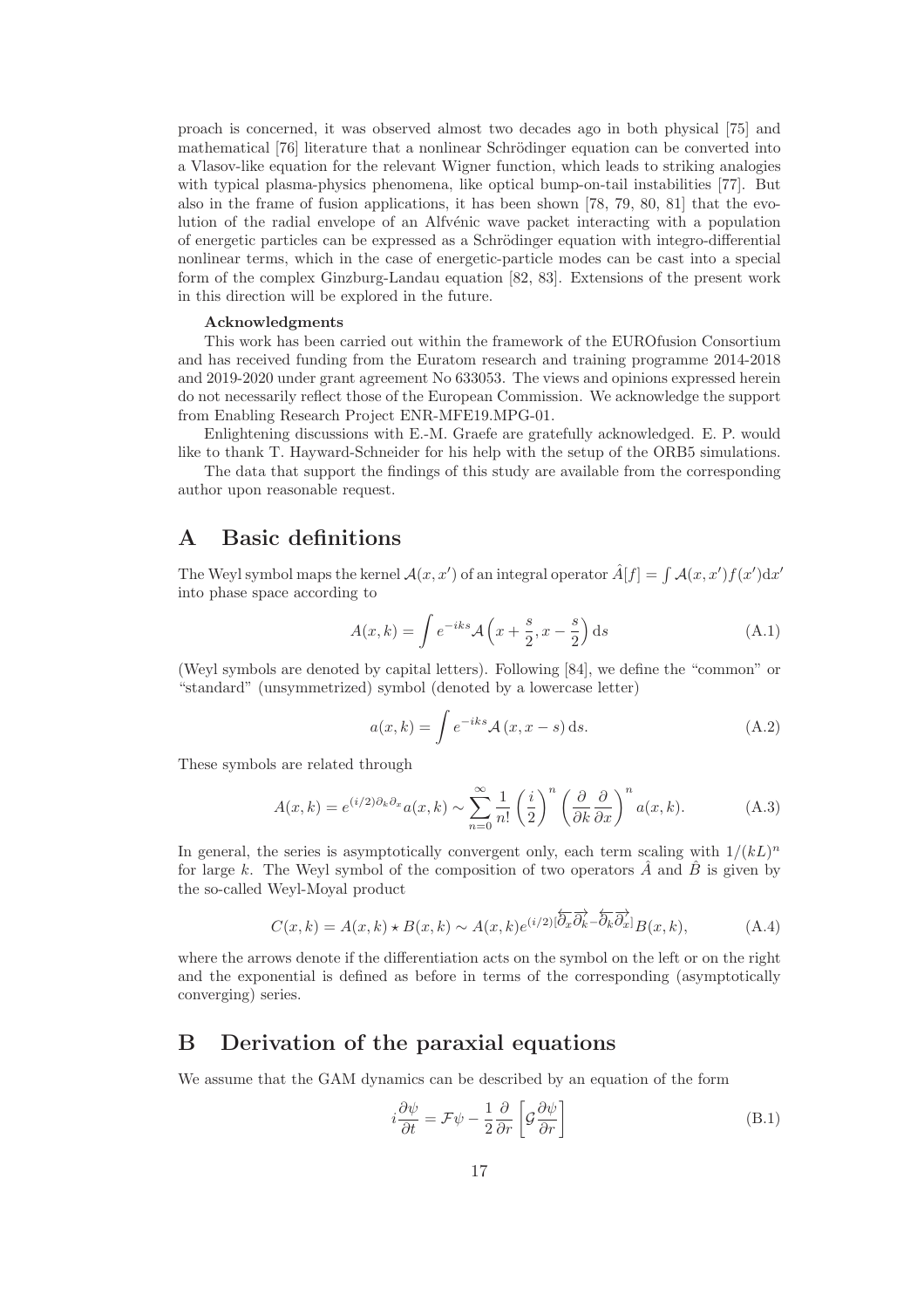which is an equation of the form  $i\partial_t \psi = H\psi$ , with the Hamiltonian operator H defined by the right-hand side of the previous equation. The complex functions  $\mathcal F$  and  $\mathcal G$  reflect the dispersive (real part) and dissipative (imaginary part) properties of the GAM and can be read off directly from Eqs. (1,4,5).

The paraxial WKB equations follow from direct substitution of the paraxial ansatz for the field (with  $\overline{\omega} = \omega - i\gamma$ ),

$$
\psi(t,r) = A(t)e^{i[k_0(t)(r-r_0(t))+\frac{1}{2}\overline{s}(t)(r-r_0(t))^2 - \overline{\omega}t]}
$$
\n(B.2)

into Eq. (B.1) and separation of different powers of  $r - r_0$ . In this process,  $\mathcal F$  and  $\mathcal G$  are expanded to second order around  $r_0$  and  $\partial \mathcal{G}/\partial r$  to first order. The terms proportional to  $r - r_0$  give

$$
-\frac{dk_0}{dt} + \overline{s}\frac{dr_0}{dt} = \frac{\partial \mathcal{F}}{\partial r} + \frac{1}{2}\frac{\partial \mathcal{G}}{\partial r}k_0^2 + \mathcal{G}k_0\overline{s},\tag{B.3}
$$

while the terms proportional to  $(r - r_0)^2$  lead to an equation for  $\overline{s}$ :

$$
-\frac{\mathrm{d}\overline{s}}{\mathrm{d}t} = \frac{\partial^2 \mathcal{F}}{\partial r^2} + \frac{1}{2} \frac{\partial^2 \mathcal{G}}{\partial r^2} k_0^2 + 2 \frac{\partial \mathcal{G}}{\partial r} k_0 \overline{s} + \mathcal{G} \overline{s}^2. \tag{B.4}
$$

The remaining terms give the transport equation for the amplitude:

$$
\frac{1}{A}\frac{dA}{dt} = i\left[k_0\frac{dr_0}{dt} + \overline{\omega} - \left(\mathcal{F} + \frac{1}{2}\mathcal{G}k_0^2\right)\right] - \frac{1}{2}\left(\frac{\partial\mathcal{G}}{\partial r}k_0 + \mathcal{G}\overline{s}\right).
$$
(B.5)

We introduce the complex Hamiltonian  $\overline{H}$  defined as

$$
\overline{H} = \mathcal{F}(r) + \frac{1}{2}\mathcal{G}(r)k_r^2,
$$
\n(B.6)

and choose  $\overline{\omega}$  so that  $\overline{H} = \overline{\omega}$  on the central trajectory, see Eq. (5). Calculating explicitly the relevant derivatives of  $\overline{H}$ , it is straightforward to recast the previous equations in the form:

$$
\frac{\mathrm{d}r_0}{\mathrm{d}t} = \overline{H}_k \qquad \frac{\mathrm{d}k_0}{\mathrm{d}t} = -\overline{H}_r \tag{B.7}
$$

$$
\frac{\mathrm{d}\overline{s}}{\mathrm{d}t} = -\overline{H}_{rr} - 2\overline{H}_{kr}\overline{s} - \overline{H}_{kk}\overline{s}^{2}
$$
(B.8)

$$
\frac{\mathrm{d}A}{\mathrm{d}t} = A \left[ i k_0 \frac{\mathrm{d}r_0}{\mathrm{d}t} - \frac{1}{2} \mathrm{div} \left( \overline{H}_k \right) \right],\tag{B.9}
$$

where the last term in Eq.  $(B.9)$  represents the divergence of the group velocity,

$$
\text{div}\,\left(\overline{H}_k\right) = \overline{H}_{kr} + \overline{H}_{kk}\overline{s}.\tag{B.10}
$$

It should be remarked at this point that, contrary to the usual derivation of WKB equations for plasma waves, see e.g. [85], no ordering assumption has been made on the magnitude of the damping rate, i.e. on the imaginary part of  $\bar{\omega}$ . As a consequence [86], dissipation does not appear explicitly in Eq. (B.9). Apart from this difference, Eqs. (B.7- B.9) are the equations of the paraxial WKB method as derived e.g. by Pereverzev [44], specialized to the case of a scalar field and a one-dimensional system. For the sake of completeness we note that, in principle, the trajectory of the centre of the packet as described by Eq. (B.7) becomes complex (although this case is not considered in the present paper), and the functions  $\mathcal F$  and  $\mathcal G$  should be required to be analytic. Analogous equations have been derived for quantum-mechanical applications in the past, see e.g. [87, 88]. In this paper, a set of equations for the Wigner transform of the field given by Eq. (B.2) is also applied to the determination of the dynamics of a GAM packet. The derivation of these equations is reported in [53] and summarized below, slightly adapted to the classical situation under consideration.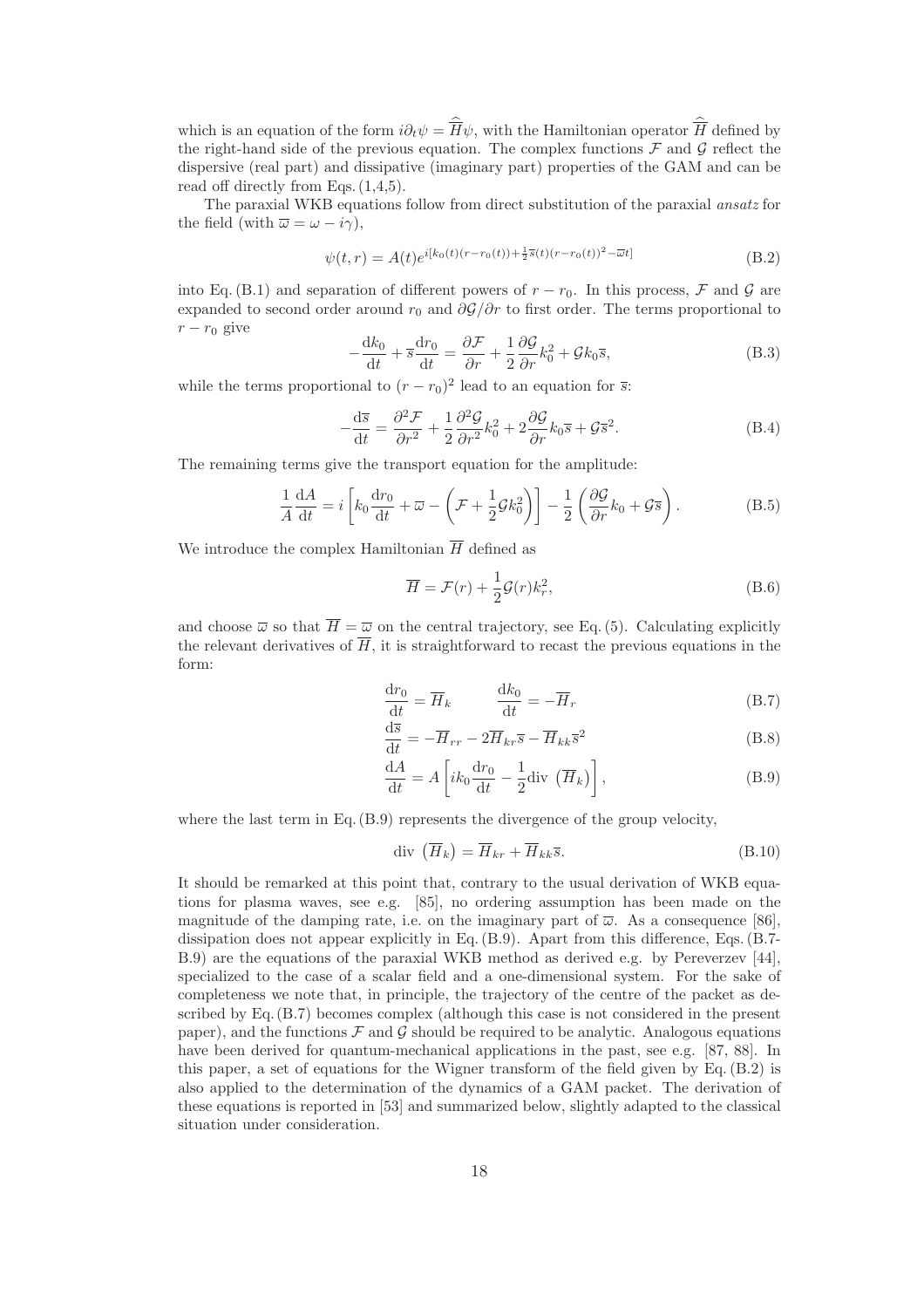As for the density matrix in quantum mechanics, we can introduce an operator  $\hat{W}$  $\psi \psi^{\dagger}$ , whose action on a test function f is

$$
\hat{W}f = \int \psi(x)\psi^{\dagger}(x')f(x')dx'. \tag{B.11}
$$

Multiplying the equation  $i\partial_t \psi = \overline{H} \psi$  by  $\psi^{\dagger}$  and its adjoint by  $\psi$ , and adding them together one can derive

$$
i\frac{\partial \hat{W}}{\partial t} = \hat{\overline{H}}\hat{W} - \hat{W}\hat{\overline{H}}^{\dagger}.
$$
 (B.12)

Introducing  $\widehat{H} = (\widehat{\overline{H}} + \widehat{\overline{H}}^{\dagger})/2$  and  $\widehat{\Gamma} = i(\widehat{\overline{H}} - \widehat{\overline{H}}^{\dagger})/2$ , the previous equation becomes the Liouville-von-Neumann equation for  $\hat{W}$ , generalized to the case of a non-Hermitian Hamiltonian:

$$
i\frac{\partial \hat{W}}{\partial t} = [\hat{H}, \hat{W}] - i[\hat{\Gamma}, \hat{W}]_{+},
$$
\n(B.13)

where  $[\cdot,\cdot]_+$  denotes the anticommutator. This equation is translated into an equation involving the Weyl symbols  $H$  and  $\Gamma$  of the Hamiltonian, and the Wigner function  $W$ (Weyl symbol of the spectral operator), according to the Weyl-Moyal product introduced in Eq.  $(A.4)$ . For the terms involving H, the commutator in Eq.  $(B.13)$  implies that only odd powers in the expansion of the exponential operator in Eq. (A.4) contribute to the Weyl-Moyal product. Expansion to second order gives then

$$
H \star W - W \star H = i \left( \frac{\partial H}{\partial r} \frac{\partial W}{\partial k} - \frac{\partial H}{\partial k} \frac{\partial W}{\partial r} \right) + \dots
$$
 (B.14)

The left-hand side of Eq. (B.14) exhibits a Poisson-bracket structure multiplied by the imaginary unit and leads to the classical Liouville equation (in the limit  $\Gamma \to 0$ ). On the contrary, in the expansion of  $\Gamma \star W + W \star \Gamma$  only even powers contribute to the product in Eq. (A.4). To second order this yields

$$
\Gamma \star W + W \star \Gamma \sim 2\Gamma W - \frac{1}{4} \left( \frac{\partial^2 \Gamma}{\partial r^2} \frac{\partial^2 W}{\partial k^2} - 2 \frac{\partial^2 \Gamma}{\partial k \partial r} \frac{\partial^2 W}{\partial k \partial r} + \frac{\partial^2 \Gamma}{\partial k^2} \frac{\partial^2 W}{\partial r^2} \right) + \dots. \tag{B.15}
$$

The previous equations can be written in compact form switching to the phase-space variable  $z = (k_r, r)$  and introducing the matrix  $\Omega$  defined as

$$
\Omega = \left( \begin{array}{cc} 0 & -1 \\ 1 & 0 \end{array} \right). \tag{B.16}
$$

In terms of  $\Omega$ , Eq. (A.4) becomes

$$
A(r,k_r) \star B(r,k_r) \sim A(r,k_r) e^{(i/2)} \overleftrightarrow{\nabla} \Omega \overrightarrow{\nabla} B(r,k_r), \tag{B.17}
$$

where  $\nabla$  denotes differentiation with respect to z. The evolution equation for the Wigner function  $W$  can be written as

$$
\frac{\partial W}{\partial t} = \left[\frac{1}{4}\Delta_{\Gamma} + \nabla H \Omega \nabla - 2\Gamma\right] W, \tag{B.18}
$$

where  $\Delta_{\Gamma} = \nabla \Gamma''_{\Omega} \nabla$ , with  $\Gamma''_{\Omega} = \Omega^{\dagger} \Gamma'' \Omega$  and  $\Gamma''$  is the matrix of second derivatives of  $\Gamma$ . The imaginary part of the Hamiltonian Γ leads to the appearance of the diffusion term in Eq.  $(B.18)$ . We truncate the right-hand side of Eq.  $(B.18)$  retaining the terms written explicitly on its right-hand side and look for a solution in terms of a Gaussian ansatz for the Wigner function,

$$
W(t,z) = \alpha(t)e^{-(z-z_0(t)) \cdot G(t)(z-z_0(t)) - 2\gamma t},
$$
\n(B.19)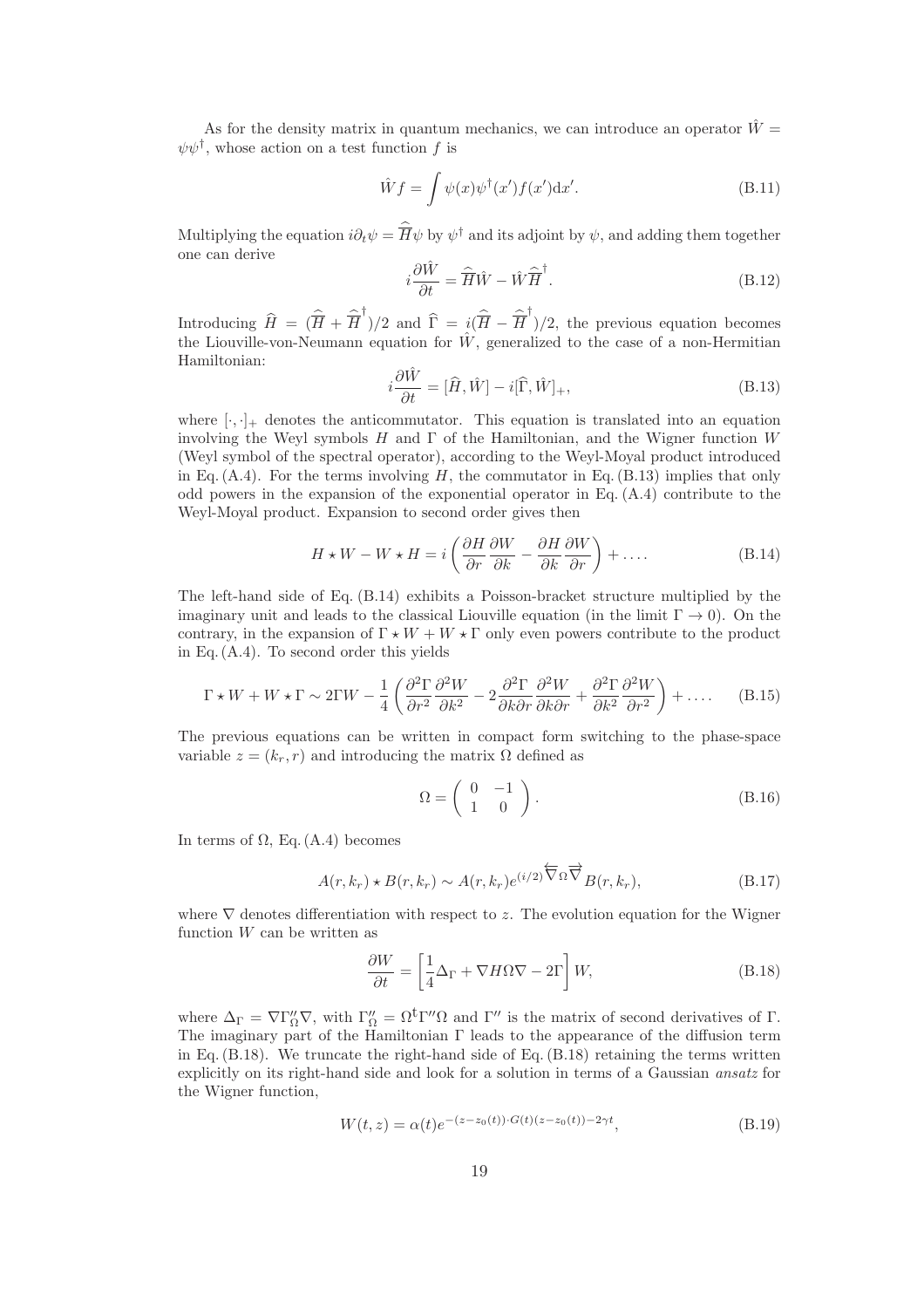into Eq. (B.18) and splitting the different powers of  $z - z_0$  leads to

$$
\frac{\mathrm{d}z_0}{\mathrm{d}t} = \Omega \nabla H - G^{-1} \nabla \Gamma \tag{B.20}
$$

from the terms linear in  $z - z_0$ ,

$$
\frac{\mathrm{d}G}{\mathrm{d}t} = H''\Omega G - G\Omega H'' + \Gamma'' - G\Gamma''_{\Omega}G \tag{B.21}
$$

from the terms quadratic in  $z - z_0$  and

$$
\frac{1}{\alpha} \frac{d\alpha}{dt} = -\frac{1}{2} \text{Tr}[\Gamma''_{\Omega} G] \tag{B.22}
$$

from the remaining terms. Use has been made of the fact that  $\Omega^{\mathbf{t}} = -\Omega$  and the symmetry of the matrix G has been enforced by the substitution  $G \to (G + G^{\dagger})/2$  in Eq. (B.21). Explicit evaluation of the matrix multiplications in the previous equations leads to Eqs.(13- 16).

# C Relation between  $\overline{s}$  and  $G$

The Wigner function associated to a field

$$
\psi = Ae^{ik_0x + (i/2)\bar{s}x^2},\tag{C.1}
$$

with  $x = r - r_0$  and  $\bar{s} = S + i\Phi$  can be readily calculated according to the definition

$$
W = \int e^{ik_r s} \psi \left( x + \frac{s}{2} \right) \psi^* \left( x - \frac{s}{2} \right) ds
$$
  
\n
$$
= |A|^2 e^{-\Phi x^2} \int e^{i(-k+Sx)s - \Phi s^2/4} ds
$$
  
\n
$$
= \frac{2 |A|^2}{\sqrt{\Phi/\pi}} e^{-[(\Phi + S^2/\Phi)x^2 - 2(S/\Phi)kx + k^2/\Phi]}
$$
(C.2)

with  $k = k_r - k_0$ . Eq. (12) for the elements of the G matrix follow directly from the previous expression.

### References

- [1] N. Winsor, J. L. Johnson, and J. M. Dawson Physics of Fluids, vol. 11, p. 2448, 1968.
- [2] K. Hallatschek and D. Biskamp Physical Review Letters, vol. 86, p. 1223, 2001.
- [3] K. Itoh, K. Hallatschek, and S.-I. Itoh Plasma Physics and Controlled Fusion, vol. 47, p. 451, 2005.
- [4] B. D. Scott New Journal of Physics, vol. 7, p. 92, 2005.
- [5] K. Itoh, S.-I. Itoh, P. H. Diamond, A. Fujisawa, M. Yagi, T. Watari, Y. Nagashima, and A. Fukuyama Plasma and Fusion Research, vol. 1, p. 037, 2006.
- [6] P. H. Diamond, S.-I. Itoh, K. Itoh, and T. S. Hahm Plasma Physics and Controlled Fusion, vol. 47, p. R35, 2005.
- [7] N. Chakrabarti, P. N. Guzdar, R. G. Kleva, V. Naulin, J. J. Rasmussen, and P. K. Kaw Physics of Plasmas, vol. 15, p. 112310, 2008.
- [8] R. Singh, A. Storelli, O. D. Gürcan, P. Hennequin, L. Vermare, P. Morel, and R. Singh Plasma Physics and Controlled Fusion, vol. 57, p. 125002, 2018.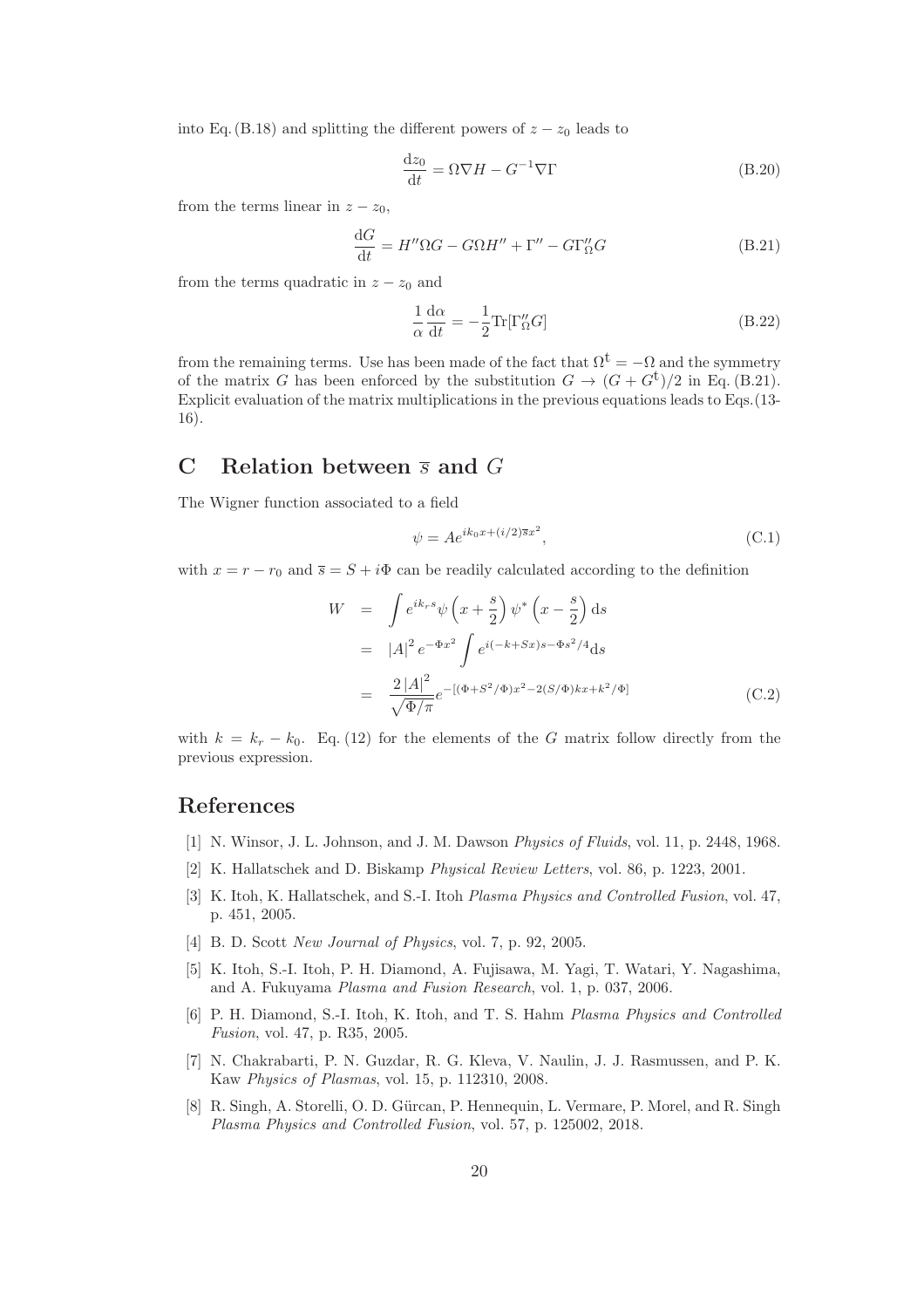- [9] Z. Qiu, L. Chen, and F. Zonca Plasma Science and Technology, vol. 20, p. 094004, 2018.
- [10] h. S. Zhang and Z. Lin Physics of Plasmas, vol. 17, p. 072502, 2010.
- [11] L. Wang, J. Q. Dong, Y. Shen, and H. D. He Plasma Physics and Controlled Fusion, vol. 53, p. 095014, 2011.
- [12] I. Novikau, A. Biancalani, A. Bottino, G. D. Conway, O. D. Gürcan, P. Manz, P. Morel, E. Poli, and A. Di Siena Physics of Plasmas, vol. 24, p. 122117, 2017.
- [13] C. Ehrlacher, X. Garbet, V. Grandgirard, Y. Sarazin, P. Donnel, E. Caschera, P. Ghendrih, and D. Zarzoso Journal of Physics: Conference Series, vol. 1125, p. 012010, 2018.
- [14] V. Grandgirard, X. Garbet, C. Ehrlacher, A. A. Biancalani, A. Bottino, I. Novikau, Y. Asahi, E. Caschera, G. Dif-Pradalier, D. P, et al. Physics of Plasmas, vol. 26, p. 122304, 2019.
- [15] I. Novikau, A. Biancalani, A. Bottino, P. Lauber, P. Manz, E. Poli, G. D. Conway, A. Di Siena, N. Ohana, E. Lanti, et al. Physics of Plasmas, vol. 27, p. 042512, 2020.
- [16] X. Q. Xu, Z. Xiong, Z. Gao, W. M. Nevins, and G. R. McKee Physical Review Letters, vol. 100, p. 215001, 2008.
- [17] L. Feng, Z. Lin, J. Q. Dong, and K. J. Zhang Physics of Plasmas, vol. 17, p. 112318, 2010.
- [18] P. Niskala, T. P. Kiviniemi, L. S, and T. Korpilo Nuclear Fusion, vol. 55, p. 073012, 2015.
- [19] A. Storelli, L. Vermare, P. Hennequin, O. D. G¨urcan, G. Dif-Predalier, Y. Sarazin, X. Garbet, T. Görler, R. Singh, P. Morel, et al. Plasma Physics and Controlled Fusion, vol. 57, p. 125002, 2018.
- [20] A. Biancalani, A. Bottino, C. Ehrlacher, V. Grandgirard, G. Merlo, I. Novikau, Z. Qiu, E. Sonnendrücker, X. Garbet, and T. Görler *Physics of Plasmas*, vol. 24, p. 062512, 2017.
- [21] A. Di Siena, A. Biancalani, T. G¨orler, H. Doerk, I. Novikau, P. Lauber, A. Bottino, and E. Poli Nuclear Fusion, vol. 58, p. 106014, 2018.
- [22] M. Jakubowski, R. J. Fonck, and G. R. McKee Physical Review Letters, vol. 89, p. 265003, 2002.
- [23] A. Krämer-Flecken, S. Soldatov, H. R. Koslowski, and O. Zimmermann Physical Review Letters, vol. 97, p. 045006, 2006.
- [24] A. Fujisawa Nuclear Fusion, vol. 49, p. 013001, 2009.
- [25] G. D. Conway, A. Angioni, F. Ryter, P. Sauter, and J. Vicente Physical Review Letters, vol. 106, p. 065001, 2011.
- [26] G. S. Xu, B. N. Wan, H. Q. Wang, H. Y. Guo, H. L. Zhao, A. D. Liu, V. Naulin, P. H. Diamond, G. R. Tynan, M. Xu, et al. Physical Review Letters, vol. 107, p. 125001, 2011.
- [27] J. C. Hillesheim, W. A. Peebles, T. A. Carter, L. Schmitz, and T. L. Rhodes Physics of Plasmas, vol. 19, p. 022301, 2012.
- [28] L. Vermare, P. Hennequin, and O. D. Gürcan *Nuclear Fusion*, vol. 52, p. 063008, 2012.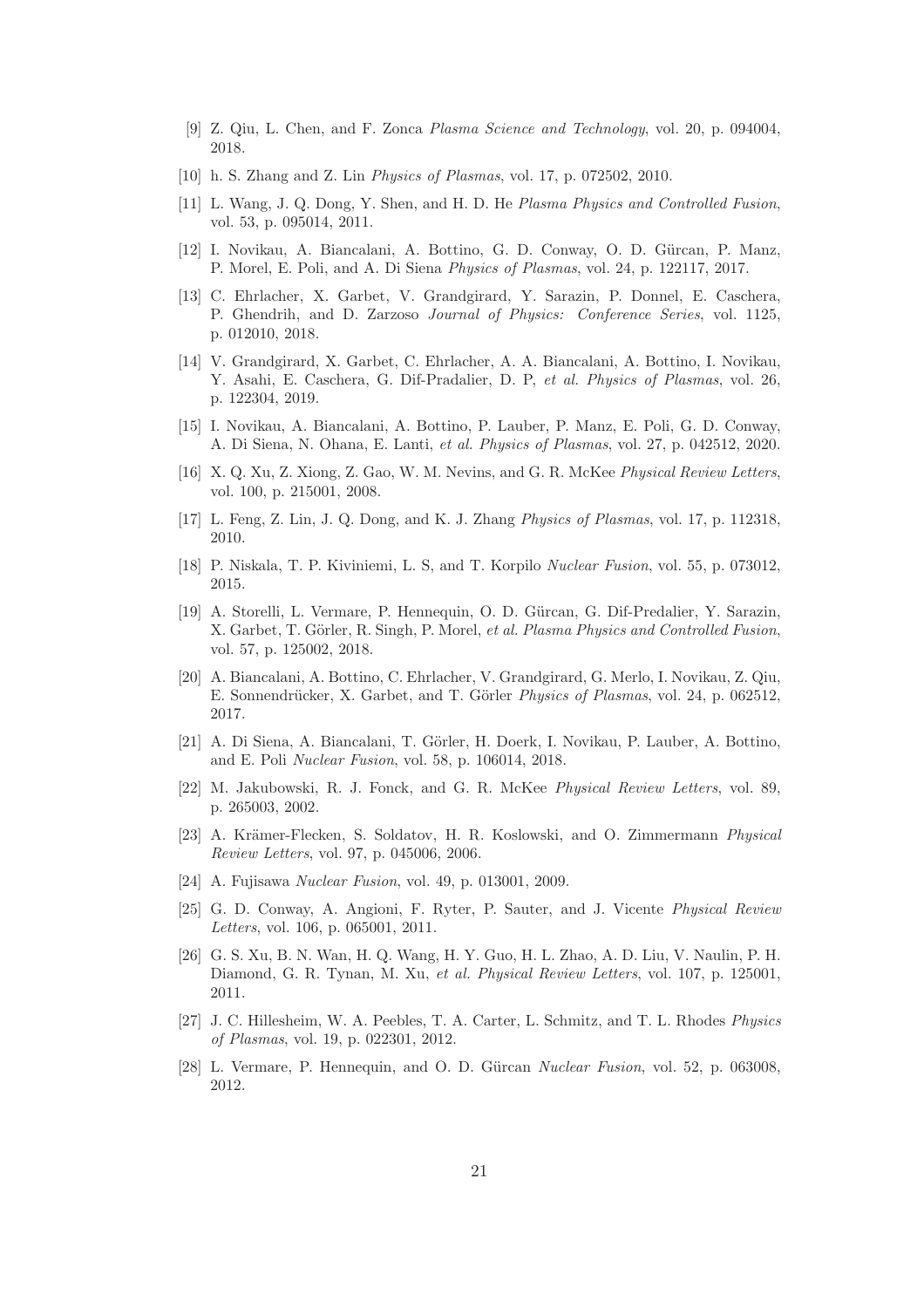- [29] C. A. De Meijere, S. Coda, Z. Huang, L. Vermare, T. Vernay, V. Vuille, S. Brunner, J. Dominski, P. Hennequin, A. Krämer-Flecken, et al. Nuclear Fusion, vol. 49, p. 075002, 2009.
- [30] A. V. Melnikov, L. G. Eliseev, S. V. Perfilov, S. E. Lysenko, R. V. Shurygin, V. N. Zenin, G. S. A, L. I. Krupnik, A. S. Kozachek, R. Y. Solomatin, et al. Nuclear Fusion, vol. 55, p. 063001, 2015.
- [31] H. Sugama and T.-H. Watanabe Journal of Plasma Physics, vol. 72, p. 825, 2006. Erratum vol. 74, p. 139, 2007.
- [32] F. Zonca and L. Chen Europhysics Letters, vol. 83, p. 35001, 2008.
- [33] A. I. Smolyakov, M. F. Bashir, A. G. Efimov, M. Yagi, and N. Miyato Plasma Physics Reports, vol. 42, p. 407, 2016.
- [34] R. Hager and K. Hallatschek *Physics of Plasmas*, vol. 16, p. 072503, 2009.
- [35] Z. Qiu, F. Zonca, and L. Chen Plasma Science and Technology, vol. 13, p. 257, 2011.
- [36] F. Palermo, E. Poli, A. Bottino, A. Biancalani, G. D. Conway, and B. Scott Physics of Plasmas, vol. 24, p. 072503, 2017.
- [37] F. Palermo, E. Poli, and A. Bottino Physics of Plasmas, vol. 27, p. 032507, 2020.
- [38] M. Sasaki, K. Itoh, T. Kobayashi, N. Kasuya, A. Fujisawa, and S.-I. Itoh Nuclear Fusion, vol. 58, p. 112005, 2018.
- [39] Z. Qiu, L. Chen, and F. Zonca Plasma Physics and Controlled Fusion, vol. 51, p. 012001, 2009.
- [40] E. Mazzucato Physics of Fluids B, vol. 1, p. 1855, 1989.
- [41] S. Nowak and A. Orefice Physics of Fluids B, vol. 5, p. 1993, 1993.
- [42] D. Farina *Fusion Science and Technology*, vol. 52, p. 154, 2007.
- [43] G. V. Pereverzev Reviews of Plasma Physics, vol. 19, p. 1, 1996.
- [44] G. V. Pereverzev *Physics of Plasmas*, vol. 5, p. 3529, 1998.
- [45] N. Bertelli, O. Maj, E. Poli, R. Harvey, J. C. Wright, P. T. Bonoli, C. K. Phillips, A. P. Smirnov, E. Valeo, and J. R. Wilson Physics of Plasmas, vol. 19, p. 082510, 2012.
- [46] E. Poli, A. Bock, M. Lochbrunner, O. Maj, M. Reich, A. Snicker, A. Stegmeir, F. Volpe, N. Bertelli, R. Bilato, et al. Computer Physics Communications, vol. 225, p. 36, 2018.
- [47] Z. X. Lu, F. Zonca, and A. Cardinali Physics of Plasmas, vol. 19, p. 042104, 2012.
- [48] Z. X. Lu, F. Zonca, and A. Cardinali Physics of Plasmas, vol. 20, p. 032115, 2013.
- [49] Z. X. Lu *Physics of Plasmas*, vol. 22, p. 052118, 2015.
- [50] G. V. Pereverzev Physics of Plasmas, vol. 8, p. 3664, 2001.
- [51] F. Palermo, A. Biancalani, C. Angioni, F. Zonca, and A. Botitno Europhysics Letters, vol. 115, p. 15001, 2016.
- [52] A. Biancalani, F. Palermo, C. Angioni, A. Bottino, and F. Zonca Physics of Plasmas, vol. 23, p. 112115, 2016.
- [53] E.-M. Graefe and R. Schubert Physical Review A, vol. 83, p. 060101(R), 2011.
- [54] E.-M. Graefe and R. Schubert Journal of Physics A: Mathematical and Theoretical, vol. 45, p. 244033, 2012.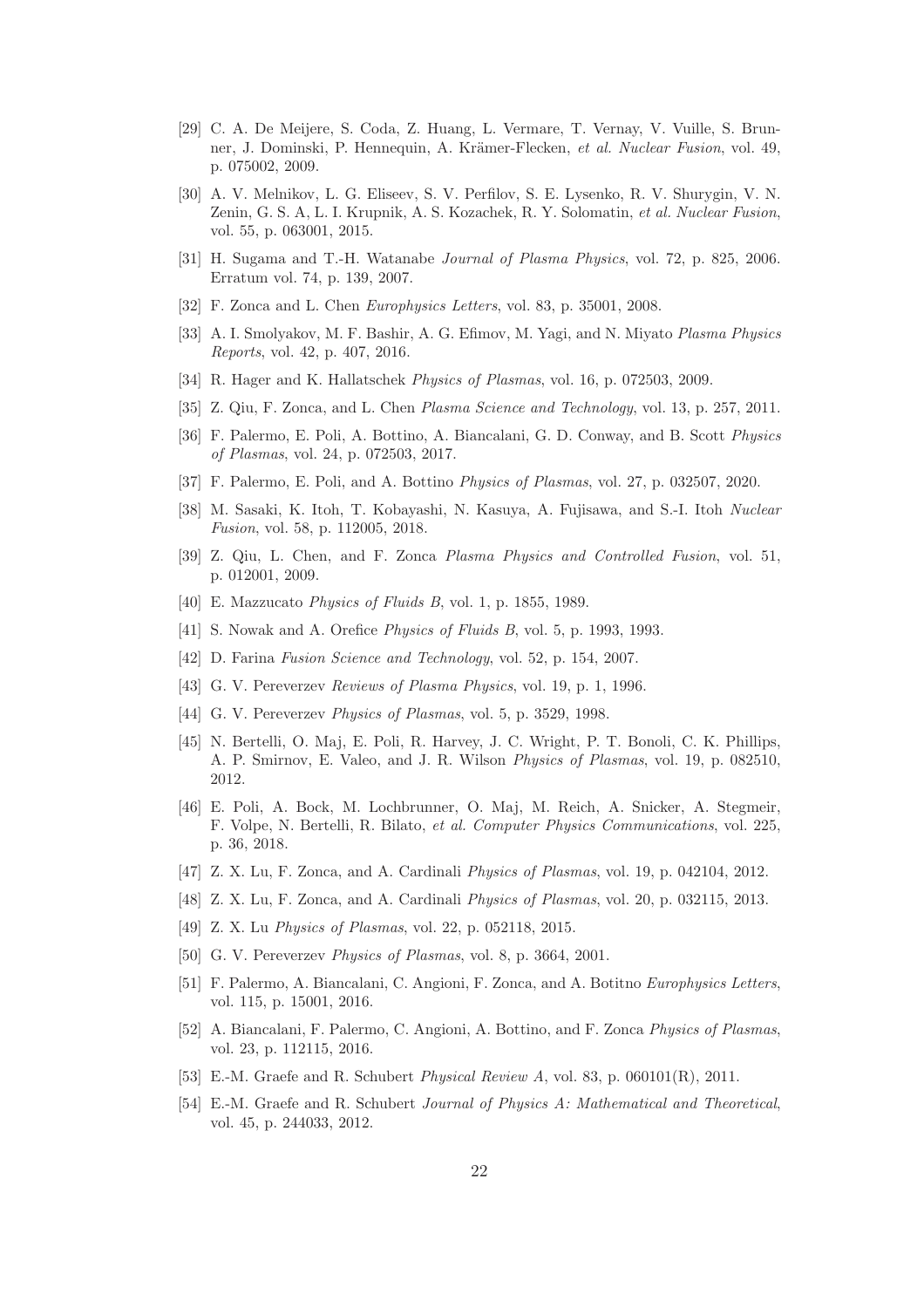- [55] S. Jolliet, A. Bottino, P. Angelino, R. Hatzky, T. M. Tran, B. F. McMillan, O. Sauter, K. Appert, Y. Idomura, and L. Villard Computer Physics Communications, vol. 177, p. 409, 2007.
- [56] A. Bottino and E. Sonnendrücker *Journal of Plasma Physics*, vol. 81, p.  $435810501$ , 2015.
- [57] E. Lanti, N. Ohana, N. Tronko, T. Hayward-Schneider, A. Bottino, B. F. McMillan, A. Mishchenko, A. Scheinberg, A. Biancalani, P. Angelino, et al. Computer Physics Communications, p. submitted, 2020.
- [58] R. G. Littlejohn Physics Reports, vol. 138, p. 193, 1986.
- [59] H. Weber, O. Maj, and E. Poli Journal of Physics: Conference Series, vol. 1125, p. 012022, 2018.
- [60] G. Manfredi and M. R. Feix Physical Review E, vol. 62, p. 4665, 2000.
- [61] E. Poli, G. V. Pereverzev, and A. G. Peeters Physics of Plasmas, vol. 6, p. 5, 1999.
- [62] R. Sugihara and H. Shamoto Physics Letters A, vol. 280, p. 340, 2001.
- [63] M. Bornatici and O. Maj Plasma Physics and Controlled Fusion, vol. 45, p. 707, 2003.
- [64] G. D. Conway, C. Tröster, B. D. Scott, and K. Hallatschek Plasma Physics and Controlled Fusion, vol. 50, p. 055009, 2008.
- [65] G. Wang, W. A. Peebles, T. L. Rhodes, M. E. Austin, Z. Yan, G. R. McKee, R. J. La Haye, K. H. Burrell, E. J. Doyle, J. C. Hillesheim, et al. Physics of Plasmas, vol. 20, p. 092501, 2013.
- [66] V. P. Lakhin, E. A. Sorokina, V. I. Ilgisonis, and L. V. Konovaltseva Plasma Physics Reports, vol. 41, p. 975, 2015.
- [67] M. Sasaki, K. Itoh, A. Ejiri, and Y. Takase Contributions to Plasma Physics, vol. 48, p. 68, 2008.
- [68] G. Merlo, S. Brunner, Z. Huang, S. Coda, T. Görler, L. Villard, A. Bañon Navarro, J. Dominski, M. Fontana, F. Jenko, et al. Nuclear Fusion, vol. 60, p. 034003, 2018.
- [69] L. Villard, B. F. McMillan, E. Lanti, N. Ohana, A. Bottino, A. Biancalani, I. Novikau, S. S. Brunner, O. Sauter, N. Tronko, and A. Mishchenko Plasma Physics and Controlled Fusion, vol. 61, p. 034003, 2019.
- [70] D. E. Ruiz, M. E. Glinsky, and I. Y. Dodin Journal of Plasma Physics, vol. 85, 2019.
- [71] I. Y. Dodin, D. E. Ruiz, K. Yanagihara, Y. Zhou, and S. Kubo Physics of Plasmas, vol. 26, p. 072110, 2019.
- [72] E.-M. Graefe, A. Rush, and R. Schubert IEEE Journal of Selected Topics in Quantum Electronics, vol. 22, p. 500906, 2016.
- [73] G. Agrawal, Nonlinear Fiber Optics, 6th Ed. Academic Press, 2019.
- [74] D. L. Mills, Nonlnear Optics. Berlin Heidelberg: Springer, 1991.
- [75] B. Hall, M. Lisak, D. Anderson, R. Fedele, and V. E. Semenov Physical Review E, vol. 65, p. 035602(R), 2002.
- [76] H. Liu and E. Tadmor Methods and Applications of Analysis, vol. 9, p. 517, 2002.
- [77] D. V. Dylov and J. W. Fleischer Physical Review Letters, vol. 100, p. 103903, 2008.
- [78] F. Zonca and L. Chen Physics of Plasmas, vol. 21, p. 072120, 2014.
- [79] F. Zonca and L. Chen Physics of Plasmas, vol. 21, p. 072121, 2014.